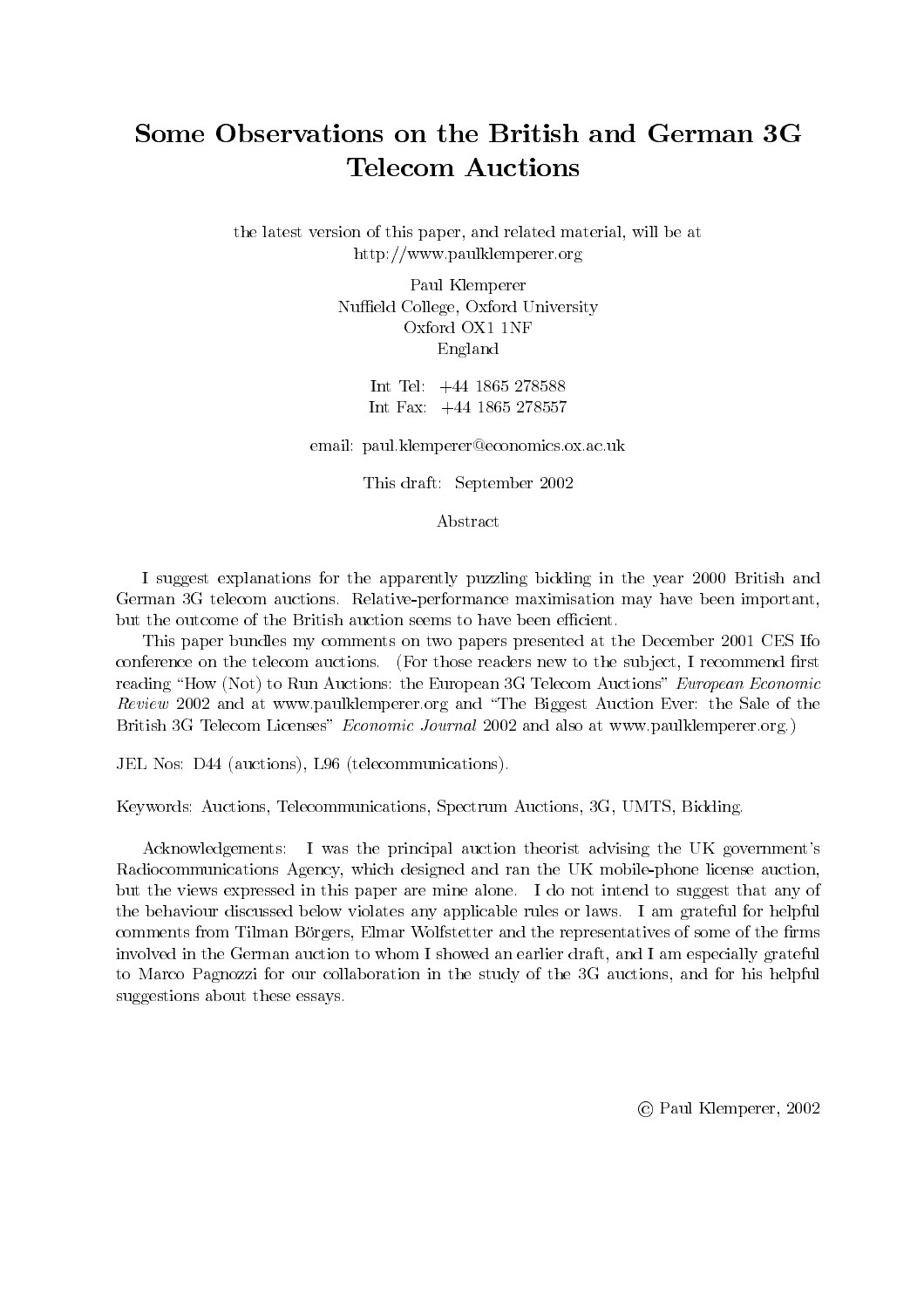# 1. Some observations on the British 3Gservations on the<br>telecom auction: Some observations on the British 30<br>telecom auction:<br>comments on Börgers and Dustmann comments on Börgers and Dustmann tions o  $(2002)$

Abstract

I offer an explanation for some of the bidding in the year 2000 British 3G<br>
1 telecom auction, and observe that Börgers' and Dustmann's (2002) results are<br>
consistent with the outcome having been efficient.<br>
2 Some observa telecom auction, and observe that Börgers' and Dustmann's (2002) results are consistent with the outcome having been efficient.

# $\frac{1}{100}$  come having been efficient.<br> $\frac{1}{100}$  servations on the  $\frac{1}{100}$  suction: ome observations on the German<br>telecom auction:<br>comments on Grimm, Riedel and servations on the C<br>telecom auction:<br>nts on Grimm, Rie<br>Wolfstetter (2002) Wolfstetter (2002)

#### Abstract

Grimm, Riedel and Wolfstetter (2002) have developed an intriguing explanation for the apparently puzzling bidding in the year 2000 German 3G telecom auction. These comments on their paper discuss why I do not find their explanation fully satisfactory, and suggest alternative explanations, including a relative-performance-maximising theory. I also comment briefly on issues about several other 3G auctions. of fully satisfactory, and suggest alternative explanations, include the performance-maximising theory. I also comment briefly on issue other 3G auctions.<br>3. Figure: European 3G mobile

maximising theory. Talso comment is<br>lons.<br>rectrum auctions 3. Figure: European 3G mobile<br>spectrum auctions<br>— per capita revenues and telecom — per capita revenues and telecom European<br>ctrum aucti<br>a revenues<br>stock prices stock prices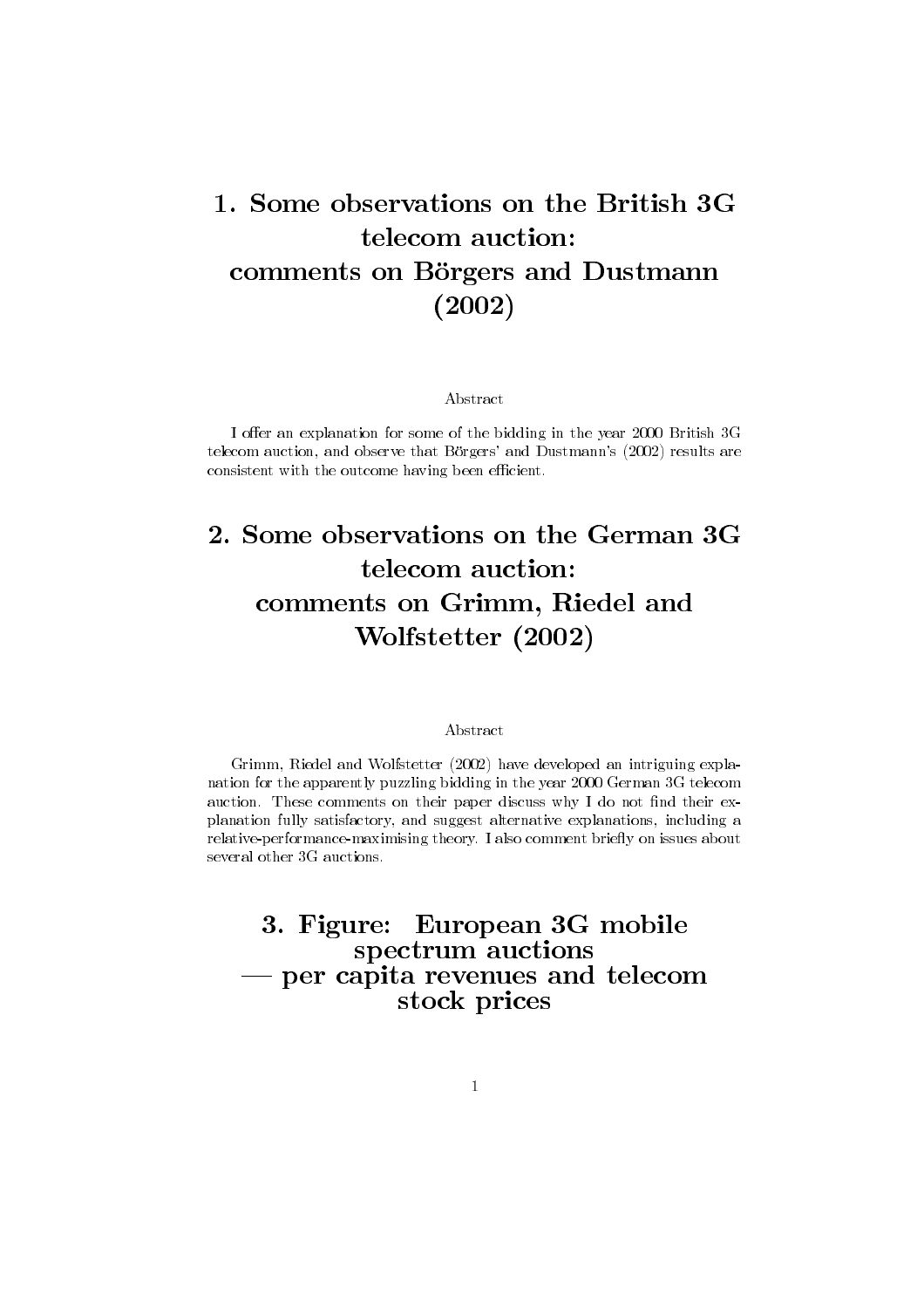## **Some Observations on the British 3G Telecom Auction: Comments on Börgers and Dustmann\***

By *Paul Klemperer*

#### **Contents**

I. Introduction

 $\overline{a}$ 

II. Efficiency of the UK Auction

III. BT's Bidding Behavior

I offer an explanation for some of the bidding in the year 2000 British 3G telecom auction, and observe that Börgers' and Dustmann's (2002) results are consistent with the outcome having been efficient.

#### **I. Introduction**

Börgers and Dustmann (2002a), henceforth BD, is a very valuable and insightful paper that is full of useful detail about the actual bidding in the UK 3G auction and will become a key reference for anyone studying it.

As discussed in Klemperer (2002 a,c) and Binmore and Klemperer (2002), the UK auction was one of the most successful of the western European 3G auctions. Indeed in terms of revenue raised per capita it was *the* most successful of all the auctions, and it is therefore appropriate to examine, as B-D do, whether the auction's outcome was also as efficient as is often claimed. Furthermore, BD draw attention to many previously unnoted features of the bidding in the UK auction which do not fit well with standard theory, and which may have important implications for future auctions.

I have learnt a lot from B-D's analysis. In what follows, I discuss just two issues about which my interpretation is slightly different.<sup>1</sup>

<sup>∗</sup> Acknowledgements: I was the principal auction theorist advising the UK government's Radiocommunications Agency, which designed and ran the UK mobile-phone license auction discussed here, but the views expressed in this paper are mine alone. I do not intend to suggest that any of the behaviour discussed below violates any applicable rules or laws. I am very grateful to *Tilman Börgers* for useful comments, and to *Marco Pagnozzi* for our collaboration in the study of the 3G auctions and his helpful su ggestions about this essay.

<sup>&</sup>lt;sup>1</sup> I was the principal auction theorist advising the Radiocommunications Agency wh ich designed and ran the UK auction, but the views expressed in this paper are mine alone.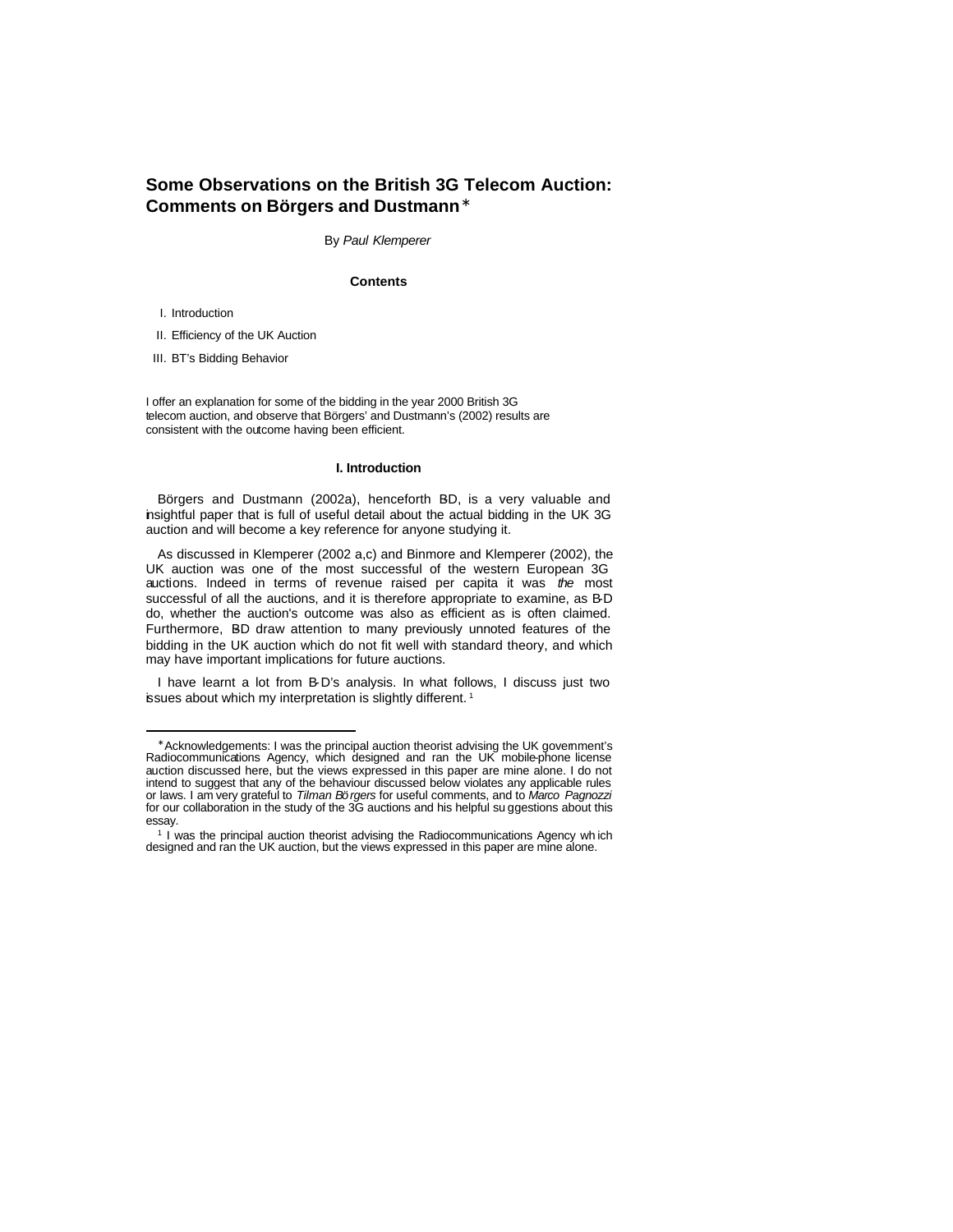#### **II. Efficiency of the UK Auction**

B-D's analysis makes clear that an ascending auction like the UK's runs the risk of an at least slightly inefficient outcome arising in some circumstances. However, it also seems clear that the actual outcome of the UK auction was efficient, or very close to efficient, in the sense of maximising the sum of the valuations of the licence holders.

Klaus Schmidt's (2002) excellent comment explains that the evidence from the bidding in the auction itself suggests that the UK auction was probably efficient. Evidence subsequent to the auction supports the same claim. It seems clear after the fact – and especially after the other European auctions – that the four incumbents had the highest valuations, $2$  so were efficient winners. And there is no evidence that any losing entrant had a value for a license that exceeded TIW-Hutchison's. Finally, the evidence subsequent to the auction, as well as from within it (including the interpretation of the bidding offered below), suggests Vodafone had a higher incremental value for a large license than did any other incumbent, and therefore that the allocation of licenses among winners was also correct.

In short, all the available evidence suggests that the UK auction's outcome was efficient in the sense claimed.<sup>3</sup>

#### **III. BT's Bidding Behavior**

B-D also suggests that some of the behavior they document is very hard to rationalise, but I conjecture that doing sufficient research into the environment in which the auction took place will yield good explanations, as I will illustrate by examining the main "puzzle"-BT's bidding.<sup>4</sup>

BT's bidding was such that the prices bid for the large (2 x 15 MHz) "B" and small (2 x 10 MHz) "C", "D", and "E" licences differed by roughly a constant in the early stages of the auction (phase 1 of the auction in B-D's terminology), and then switched to differing by roughly a fixed proportion (fifty per cent of the price level of the small licenses) in the later stages of the auction (phases 2 and 3 in B-D's terminology).<sup>5</sup> This pattern seems unusual, but reviewing analysts' reports

<sup>2</sup> See *van Damme* (2002) and *Fortis* (2000) for evidence and discussion of these value differences. (Indirect evidence is also provided by the fact that only one out of the thirty incumbent bidders in the eight western European ascending auctions failed to win a license---and even this single failure was attributed to collusion or organizational strife within the bidder, rather than to the incumbent having a low value, see Klemperer 2002a).

<sup>3</sup> *Cable* et al (2001) use stockmarket data to argue that "there is no evidence that the outcome of the auction was anything but efficient".

<sup>&</sup>lt;sup>4</sup> However, B-D are to be congratulated on having already explained so much; they also looked at evidence from outside the auction to explain behaviour within it.

<sup>&</sup>lt;sup>5</sup> That BT's behaviour in the later stages of the auction can be described in this way was observed independently, by B-D and myself, after the conference in Munich to which their paper was contributed. The details are reported in B-D's companion paper, *Börgers* and *Dustmann* (2002b).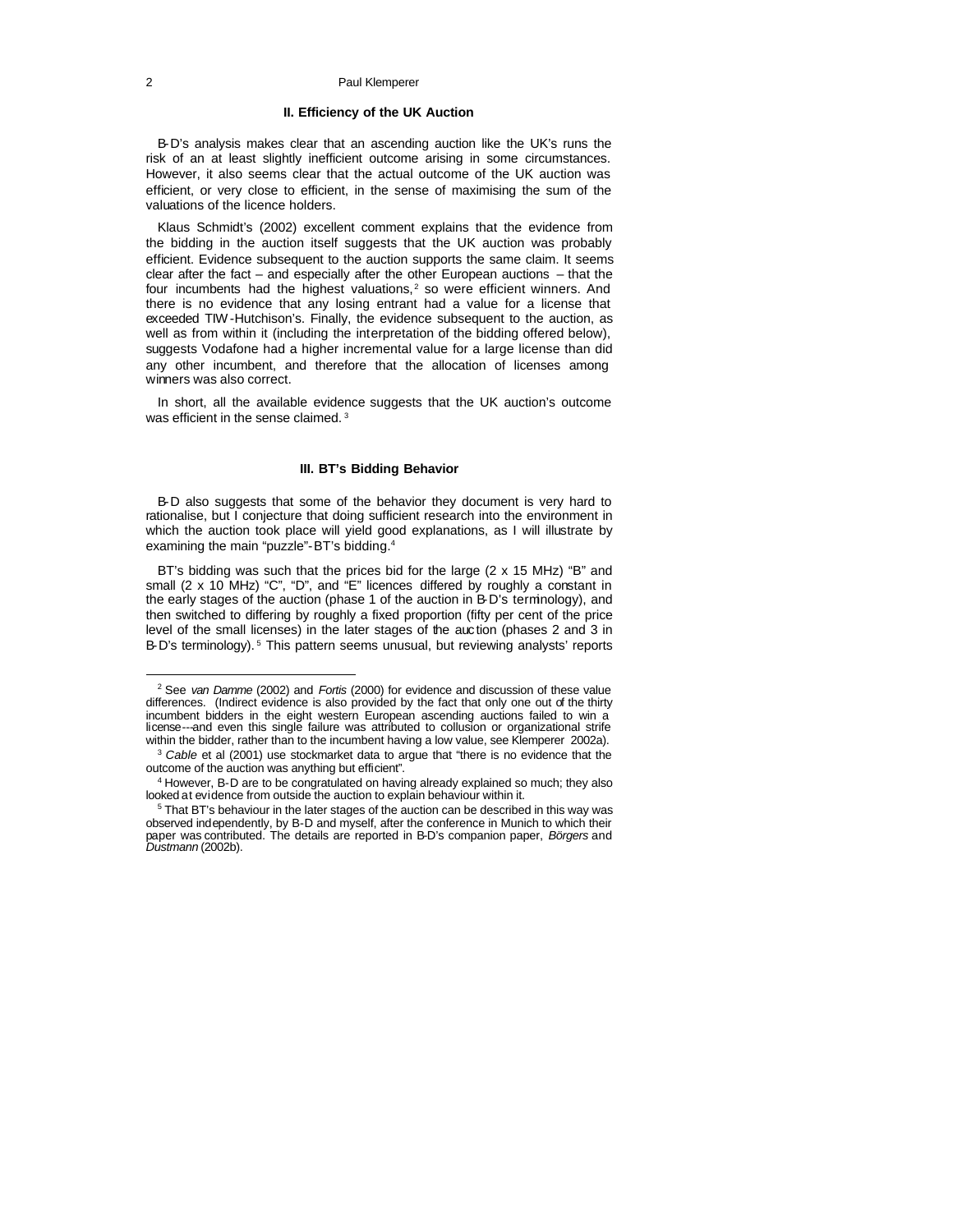suggests a clue: some analysts assumed the value of the large license must be 2  $1\frac{1}{2}$  times the value of a small icense (reflecting an assumption that  $1\frac{1}{2}$  $1\frac{1}{2}$  times the amount of spectrum would allow offering  $1\frac{1}{2}$  $1\frac{1}{2}$  times the service<sup>6</sup>), while several other analysts insisted the large icense was worth a fixed sum more than a small one (reflecting the additional costs – base stations, etc. – required to run the same service with a smaller licence), and it was clearly well understood in the industry that different bidders might make different choices between these two different valuation models.

Of course, if one or more bidders valued the large licence at  $1\frac{1}{2}$  $1\frac{1}{2}$  times the value of the small license, this cannot on its own explain the price difference being a fixed proportion of the value of the small license. For example, if BT's private valuations for small and large licences were £ 4 billion and £ 6 billion, respectively, while Vodafone's were £ 6 billion and £ 9 billion, respectively, and other bidders were closer to indifferent between small and large licences, then with "straightforward bidding" (in B-D's terminology) the absolute value of the price difference would quickly move to equal £ 2 billion (since whenever the

price difference was less than  $E$  2 billion, both BT and Vodafone would regard

the large license as the best deal, and so would bid on it).<sup>7</sup>

However, it seems plausible that BT intrinsically valued a large license more than a smaller license by a fixed value that was considerably below 50% of the final price of a small license. BT may also have become very confident that Vodafone valued a large licence at 50% more than a small license. (Apart from any information from outside the auction, Vodafone never placed a bid on any license other than the large license in the auction.) Furthermore, BT may have wished to make Vodafone pay as much as possible for its license<sup>8</sup> for at least tw o reasons. First, this would reduce Vodafone's budget and so make Vodafone a weaker competitor in subsequent auctions (the British auction was the first of nine western European 3G auctions, and was also followed by others elsewhere in the world). And second, making Vodafone pay more would make "the market" think Vodafone had not done better than BT in the auction. There is anecdotal evidence that BT was very concerned both about the stock-market's perceptions

 $6$  The technology might actually allow offering slightly more than 1  $\frac{1}{2}$  $1\frac{1}{2}$  times the service,

hence the value ratio might be slightly more than  $1\frac{1}{2}$  $1\frac{1}{2}$ .

 $\overline{a}$ 

 $7$  And even if, as I will argue, some of the early bidding was non-serious, the price difference would move to the fixed amount,  $E$  2 billion, as soon as the bidding became serious.

<sup>&</sup>lt;sup>8</sup> After the auction BT claimed it had deliberately pushed up the price that Vodafone had paid, and this was reported in the press, see *Cane and Owen* (2000*)*. (At the time, this claim was pooh poohed by auction theorists as implausible, since it was hard to reconcile with the evidence without realising that BT and Vodafone might both have had different valuation models and also have had a reasonably clear idea of the other's valuation model.)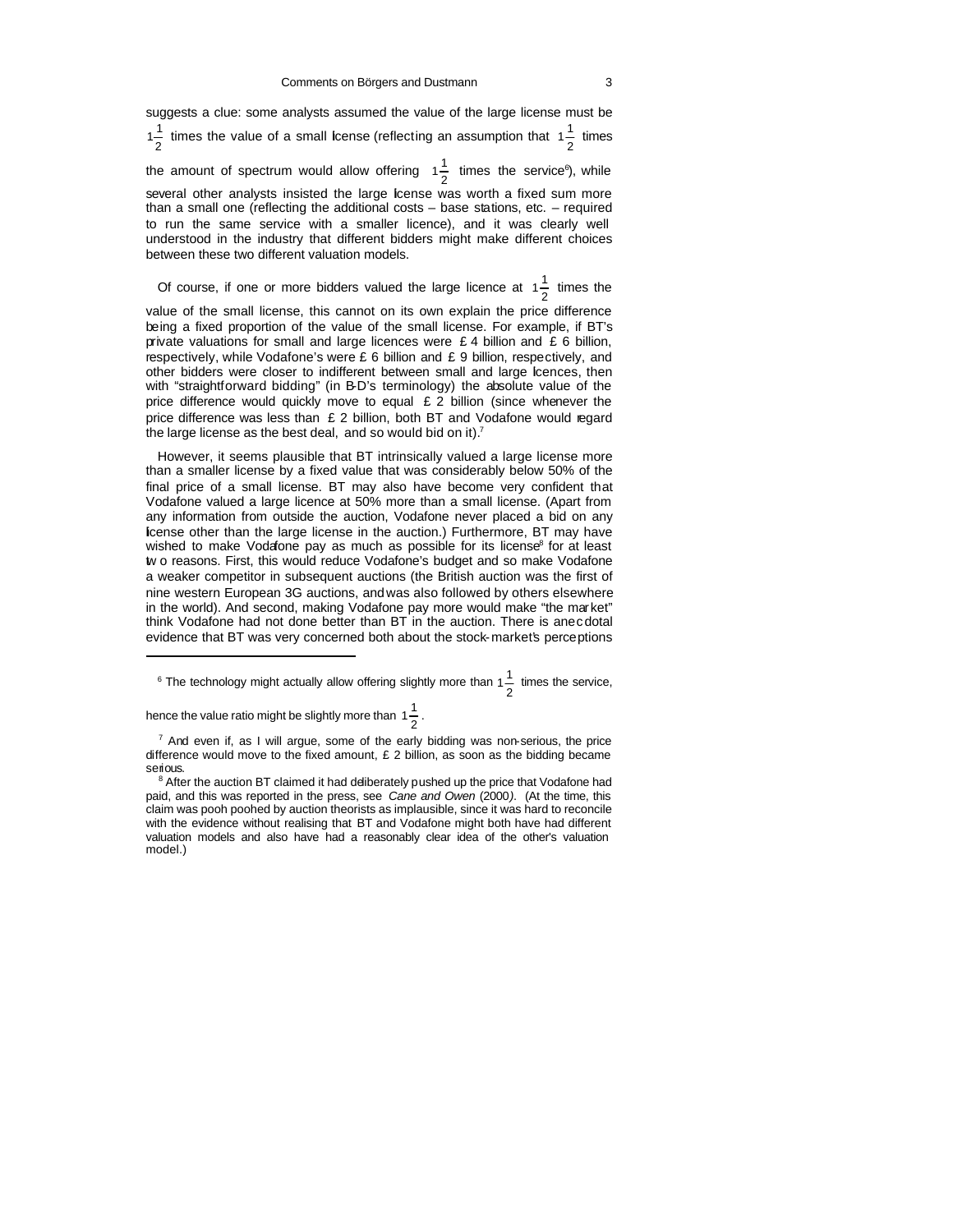of its performance, and about the wider market's view of its position relative to Vodafone. Allowing Vodafone to win the larger license at a lower per-MHz price than BT was paying might suggest BT's managers had got a bad deal. Or it might suggest that BT was not able to make effective use of a larger license in the way that Vodafone could, and hence that BT thought it was in a weak market position, while Vodafone was clearly "number one".<sup>9</sup> So bidding up the large license's price to 50% more than the current small license price may have seemed a reasonable risk to take, even given the small chance of ending up winning the large license at hundreds of millions of pounds more than BT valued it at. $10$ 

Of course, even a small risk of winning the large license might seem to have a significant expected cost. But it was also possible that if BT did end up winning the large license, it might have been able to resell part of it at little or no loss, given that the auction prices would then have established a clear price per MHz. (The possibilities for resale were unclear, but Hutchison did in effect resell a fraction of the licence it won, very shortly after the auction, to KPN and Docomo at almost exactly the price per MHz that BT and Vodafone paid in the auction.<sup>11</sup>) And, anyway, observers might not think BT's managers had made a bad decision, even if BT did end up winning (and keeping) the large license for 50% more than the price of a small license.<sup>12</sup>

This theory, of course, leaves an important question unanswered. Why did BT not push up the price of the large license in the early stages of the auction? One reason is that much of the bidding in the early stages of the contest, when it was clear that there was no realistic chance of the auction ending very quickly (BD's phase 1) does not seem to have been very serious.13 In fact, some bids were probably slightly frivolous, or designed to attract media attention. For example,

<sup>9</sup> *Klemperer* (2002c) and *Abbink* et al (2002) discuss the importance of bidders' concerns about relative performance in two other auctions in which BT's and Vodafone's subsidiaries both competed, the German 3G auction and the previous year's German DCS-1800 spectrum auction. (Strictly, Vodafone was not involved in the earlier auction, but Mannesman, which was a subsidiary of Vodafone by the time of the UK auction, did compete in the earlier auction.)

<sup>&</sup>lt;sup>10</sup> If BT was correct in its assessment that Vodafone's valuation of a large licence was (at least) 50% more than that for a small license, the (only) risk that BT faced was that Vodafone would quit the auction altogether. But this outcome was completely implausible, since it would imply that Vodafone's valuation for a small license was below that of Orange and One-2-One (which were both weaker incumbents) and at least one new entrant. The real risk would have been that BT had misjudged Vodafone's valuation difference between the licenses, and BT perhaps knew this risk was small.

<sup>&</sup>lt;sup>11</sup> The UK Government now seems likely to make resale relatively easy, but this was unclear at the time of the auction, and actual resale of part of a license may in any case be unattractive since bringing a new competitor into the industry makes the remaining spectrum less valuable. Bringing new partners into a joint-venture as Hutchison did therefore seems the most relevant form of resale.

 $12$  Of course, the arguments of this paragraph are in effect postulating that there may have been important common-value elements to valuations. Note that with common value elements it is plausible that the large license might be worth a fixed amount (say £ 500 million  $-$  £ 1 billion) more than a small license at low prices, but a constant fraction (say 150%) of the small license at large prices.

<sup>&</sup>lt;sup>13</sup> Four bidders have informally confirmed this.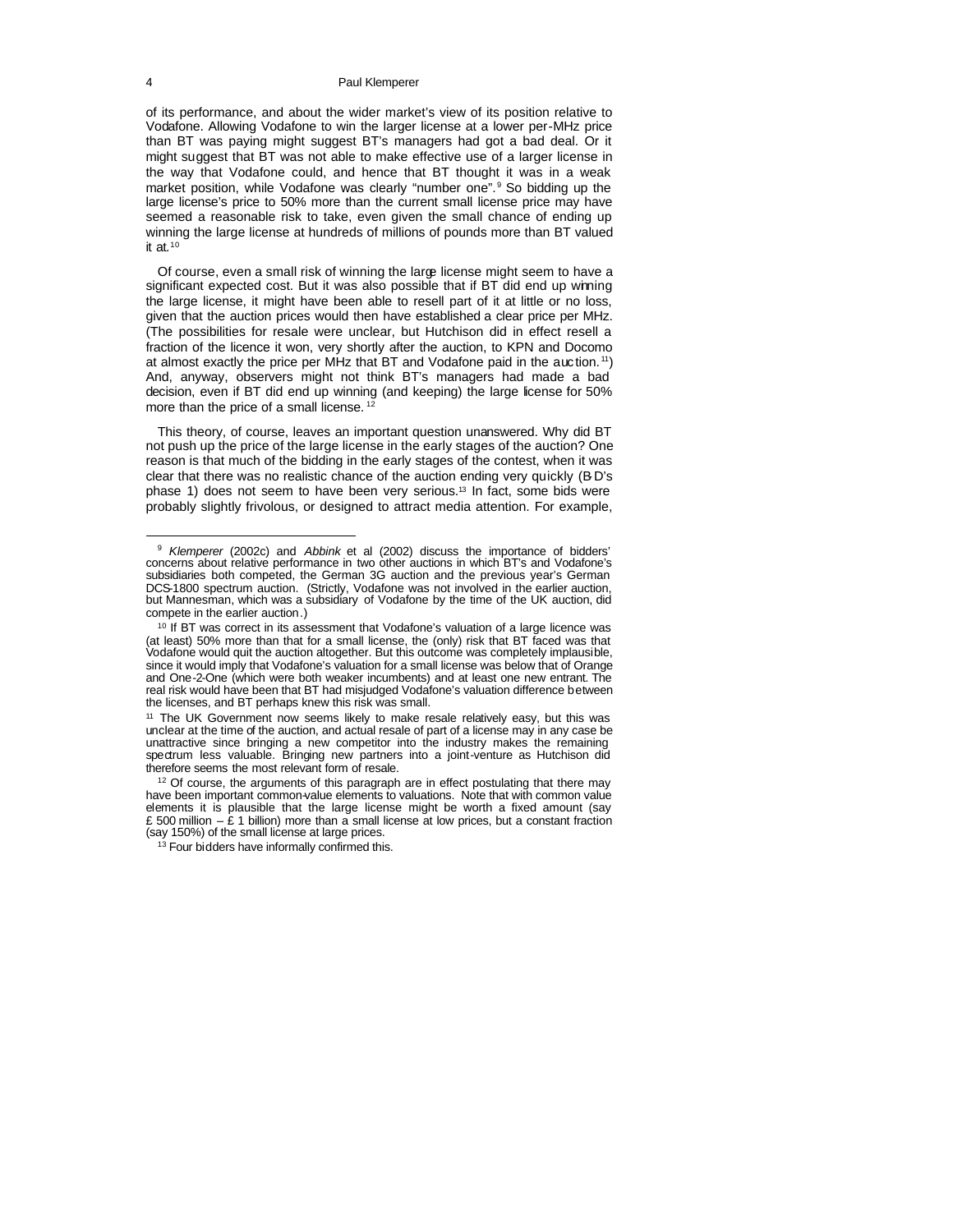One-2-One raised its bid by slightly more than the minimum required in round 76 to bid £ 1,212,100,000!<sup>14</sup> And BT did start pushing up the price difference between the large and small licences in round 99 when there were still 9 bidders left (so 4 more dropouts were still required to end the auction), and did not then stop pushing up the price difference until round 112 when the large license was

more than 50% (and more than £  $1\frac{1}{2}$ )  $1\frac{1}{2}$  billion) more expensive than the small

#### licenses.

A more serious reason why BT did not push up the price difference earlier is that BT may not have wanted to influence other bidders too early to think that license values were very high (since these other bidders might need time to adjust their views, and get extra money approved by their Boards, etc.). For example, if BT's valuation for a small license was  $£5$  billion, it might have been confident that Vodafone's value exceeded  $£ 4$  billion for a small license, and therefore that Vodafone would pay at least  $E$  2 billion more for a large license. But pushing the price difference up to  $£ 2$  billion immediately would have sent a very clear signal about what the ultimate prices might be at a time at which the auction prices for the smaller licences were still very low, and this could only have been damaging to BT's interests.

A final possible reason why BT did not push up the price difference early on is that BT may not have become confident that Vodafone's valuation of the large

license was 1 $\frac{1}{2}$  $1\frac{1}{5}$  times its valuation of the small license until later in the auction.

Most likely BT thought that the early bidding was probably not very important but that its best strategy was to roughly mimic what straightforward bidding would have been if it had had low valuations and a correspondingly low difference in valuations. Certainly this is consistent w ith the evidence.<sup>15</sup>

So it seems possible to give a reasonable explanation for BT's bidding. Of course, this may not be the only possible explanation. <sup>16</sup> How ever, the moral is that understanding bidding in auctions often requires knowing a lot of real-world detail about the players and the context in which they are operating. Facts from outside the bidding itself – in this case knowing the differing valuation models that different analysts used – may be the key to explaining behaviour. In understanding auctions, as well as in designing them, "the devil is in the details".<sup>17</sup>

<sup>14</sup> Additional 1's and 2's were ruled out, because all bids were required to be multiples of £ 100,000.

<sup>15</sup> Although Vodafone only bid on the large license, it is very plausible that Vodafone was following a similar strategy, but mimicking a bidder with slightly less low valuations.

<sup>16</sup> For example, there may have been much stronger common-value components to valuations than usually assumed.

<sup>17</sup> See *Klemperer* (2002 a,b,d) for more discussion of the importance of understanding the wider context, and of apparently small details, in auction design.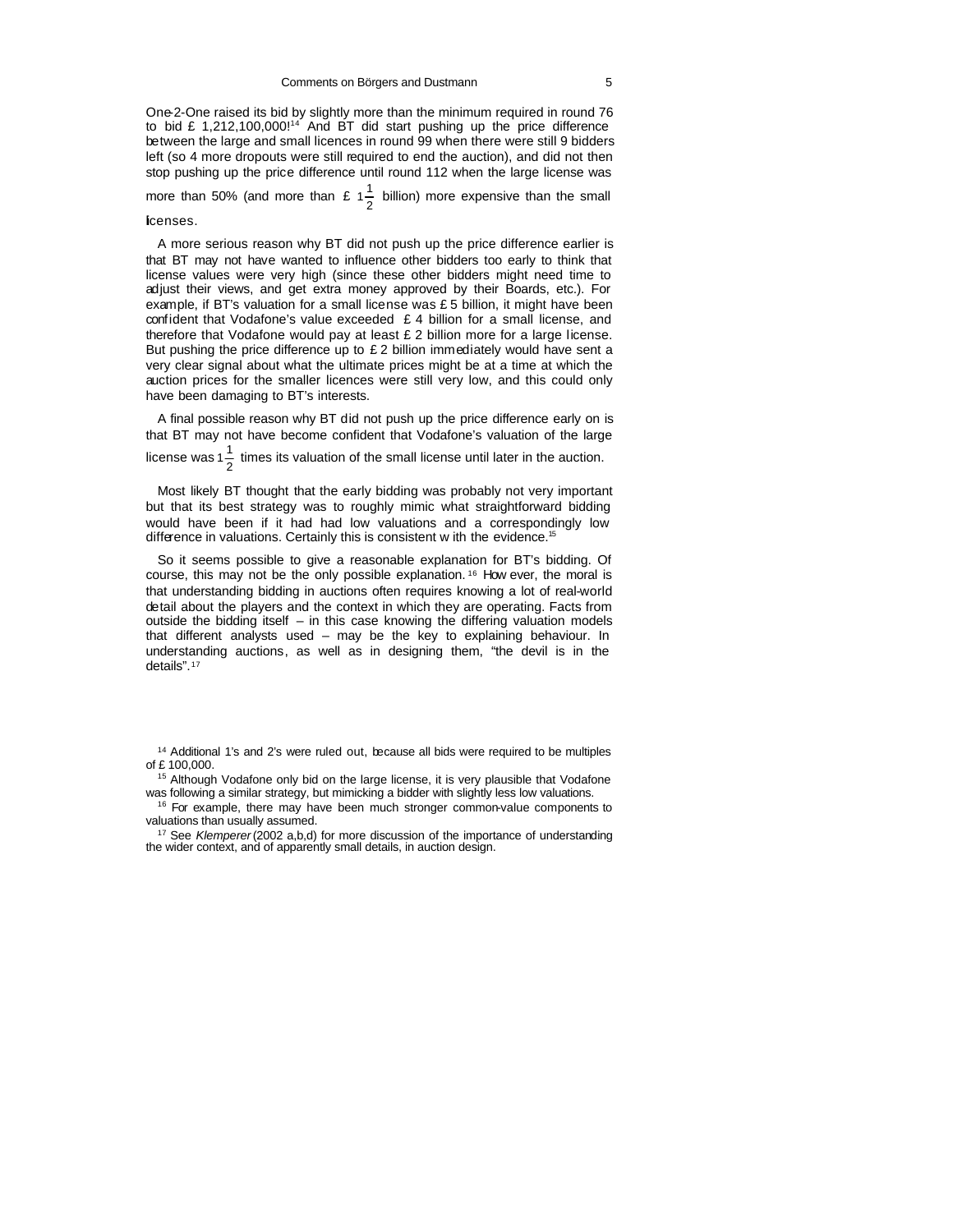### **Summary**

I offer an explanation for some of the bidding in the year 2000 British 3G telecom auction, and observe that Börgers' and Dustmann's (2002) results are consistent with the outcome having been efficient.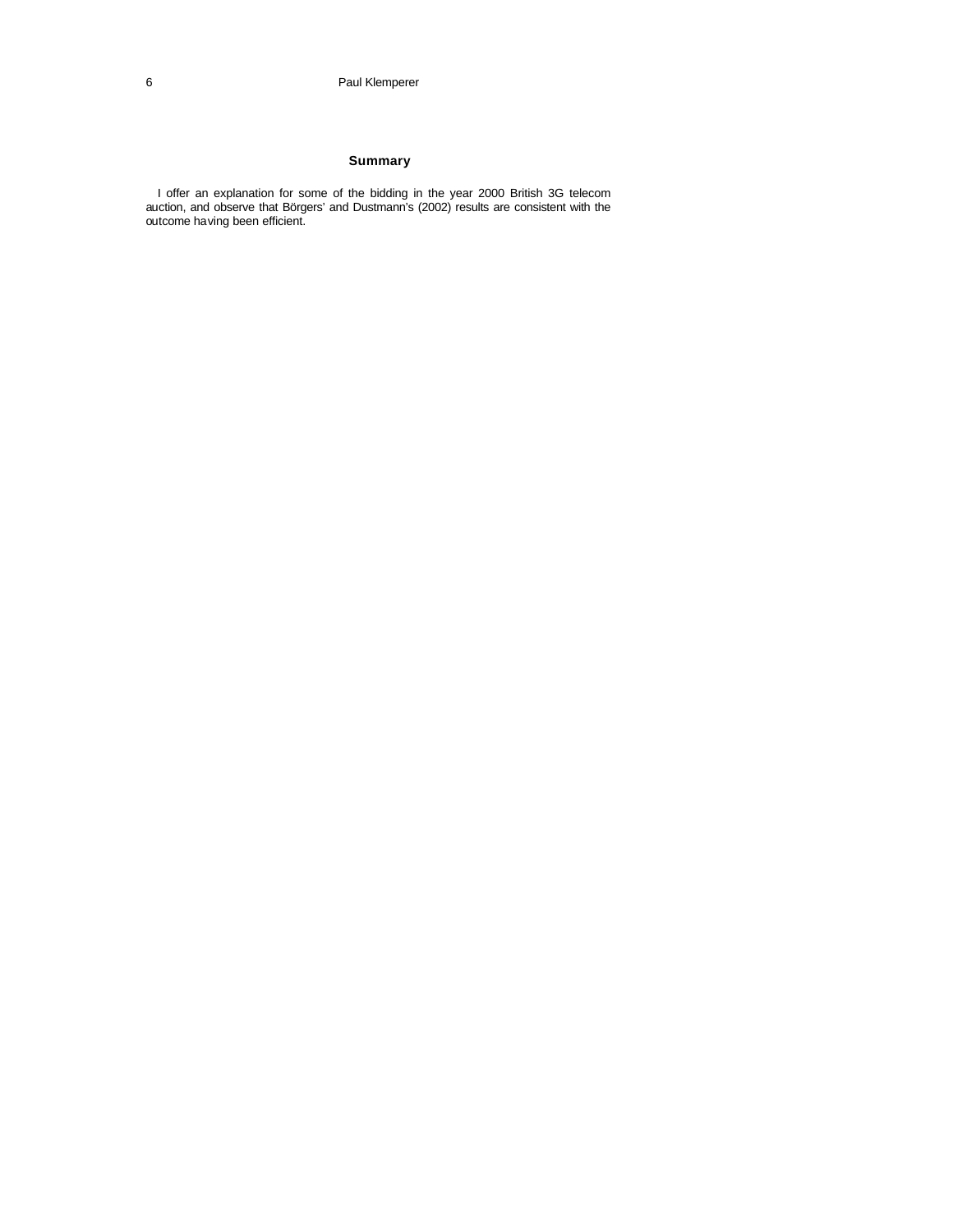#### **References**

- *Abbink, K., B. Irlenbusch, B. Rockenbach, A. Sadrieh,* and *R. Selten* (2002) The behavioural approach to the strategic analysis of spectrum auctions: the case of the German DCS-1800 auction, Working Paper, Universities of Nottingham, Erfurt, Tilburg, and Bonn.
- *Binmore*, *K*. and *P. Klemperer* (2002), The Biggest Auction Ever: the Sale of the British 3G Telecom Licences, Economic Journal 112 (478), C74–C96, and reproduced with fewer typos at www.paulklemperer.org.
- *Börgers*, *T*. and *C. Dustmann* (2002a), Rationalizing the UMTS Spectrum Bids: The Case of the UK Auction, ifo Studien 48 (1),
- *Börgers*, *T.* and *C. Dustmann* (2002b), Strange Bids: Bidding Behaviour in the United Kingdom's Third Generation Spectrum Auction, Working Paper, University College London.
- *Cable*, *J*., *A. Henley*, and *K. Holland* (2001), "Pot of gold or winner's curse"'? An event study of the auctions of 3G mobile telephone licences in the UK, Working Paper, School of Management and Business, University of Wales, Aberyst wyth.
- *Cane, A. and D. Owen (2000),* The UK Cellular Phone Auction, Financial Times, London 28 April, 23.

Fortis Bank(2000), The UMTS-Report, Brussels.

- *Klemperer*, *P*. (2002a), How (Not) to Run Auctions: the European 3G Telecom Auctions, European Economic Review 46 (4-5), 829–-845.
- *Klemperer*, *P*.(2002b), Using and Abusing Economic Theory, 2002 Marshall Lecture to the European Economic Association, forthcoming at www.paulklemperer.org.
- *Klemperer*, *P*. (2002c), Some observations on the German 3G telecom auction: comments on Grimm, Riedel and Wolfstetter, ifo Studien 48 (1), and at www.paulklemperer.org.
- *Klemperer*, *P*. (2002d), What Really Matters In Auction Design, Journal of Economic Perspectives 16 (1), 169–189.
- *Schmidt*, *K*. (2002), Efficiency of the British UMTS Auction: A Comment on Börgers and Dustmann, ifo Studien 48 (1),
- *van Damme, E.* (2002), The European UMTS Auctions, European Economic Review 45(4- 5), 846-858.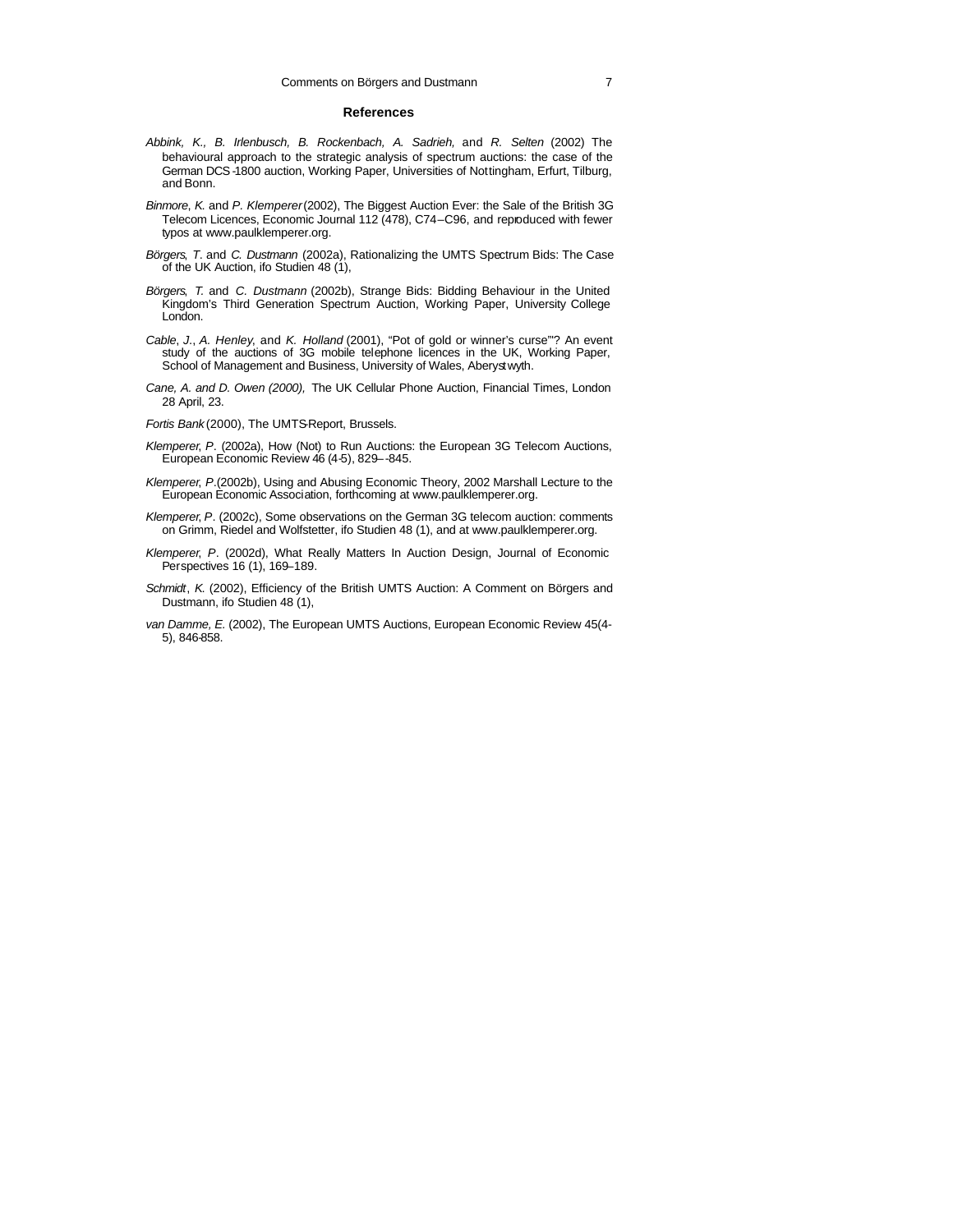## **Some Observations on the German 3G Telecom Auction: Comments on Grimm, Riedel and Wolfstetter\***

By *Paul Klemperer*

#### **Contents**

I. Introduction

II. The German Auction

III. GRW's Analysis of the German Auction

IV. What Actually Happened in the German Auction?

V. A Relative-performance-maximising Theory of the German Auction

VI. The Austrian and Swiss Auctions

VII. The Importance of Entry, and the UK Auction

Grimm, Riedel and Wolfstetter (2002) have developed an intriguing explanation for the apparently puzzling bidding in the year 2000 German 3G telecom auction. These comments on their paper discuss why I do not find their explanation fully satisfactory, and suggest alternative explanations, including a relative performance-maximising theory. I also comment briefly on issues about several other 3G auctions.

#### **I. Introduction**

The German 3G spectrum auction was undoubtedly a success from the government's viewpoint. Indeed, it was probably one of only three successes among the nine western European 3G auctions. The measure of success most commonly used is total revenue raised per capita, with some adjustments for the level of the telecoms stock index as a reflection of sentiment towards 3G's

 ∗ Acknowledgements: I was the principal auction theorist advising the UK government's Radiocommunications Agency, which designed and ran the UK mobile-phone license auction, but the views expressed in this paper are mine alone. I do not intend to suggest that any of the behaviour discussed below violates any applicable rules or laws. I am<br>grateful for comments from *Elmar Wolfstetter* and the representatives of the firms involved<br>in the German auction to whom I showed an e *Marco Pagnozzi* for our collaboration in the study of the 3G auctions, and for his helpful sugge stions about this essay.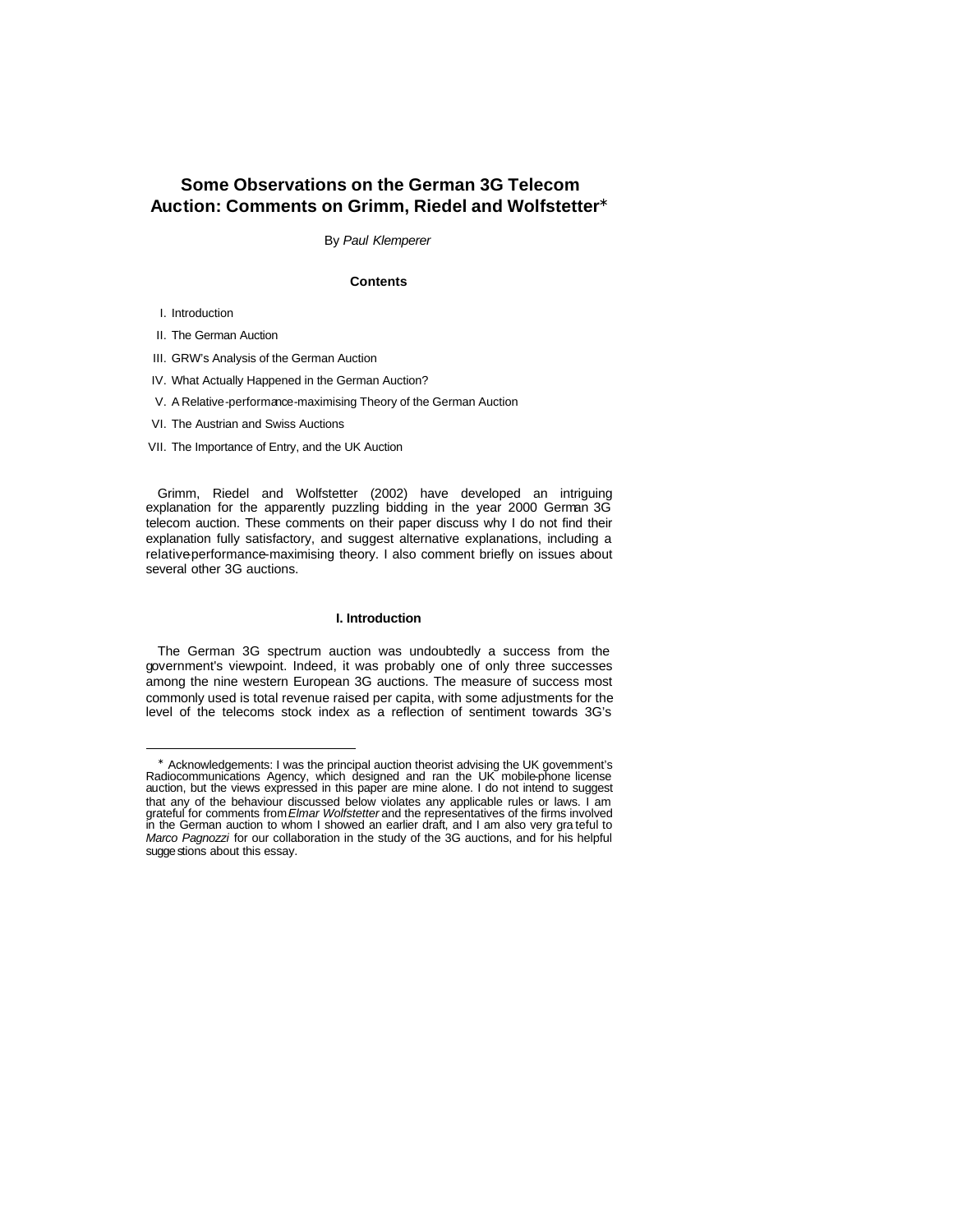prospects.<sup>1</sup> (We assume governments have no ability to time the market, and therefore deserve neither credit nor blame for selling when market sentiment is unusually positive or negative.) Based on this, the figure suggests the UK, German and Danish auctions were successes, while the Netherlands, Austrian and Swiss auctions were the biggest failures.

#### *Figure*

**European 2000-2001 3G Mobile Spectrum Auctions**



Note: Per-capita revenues, by country o (right-hand scale), (auctions are shown on the dates at which they finished), Dow Jones European Telecom Stock Price Index (left-hand scale).

To be sure, the figure flatters larger countries (especially Germany, conversely it underrates tiny Denmark), flatters centrally located countries (Germany, again, and also Austria and Switzerland), flatters countries with lightly regulated telecom industries (Germany, again, amon g others) – since larger, centrally located, lightly regulated markets are worth more – but it also ignores the fact that Germany and Austria sold more licences than other countries, reducing the total profitability of those markets. However, the more systematic discussion of the relative performance of the different auctions in Klemperer (2002a) comes to very similar conclusions.

<sup>1</sup> Although efficiency was generally the primary objective, there is no evidence that efficiency differed much across the different countries' auctions. Hence the focus on revenues.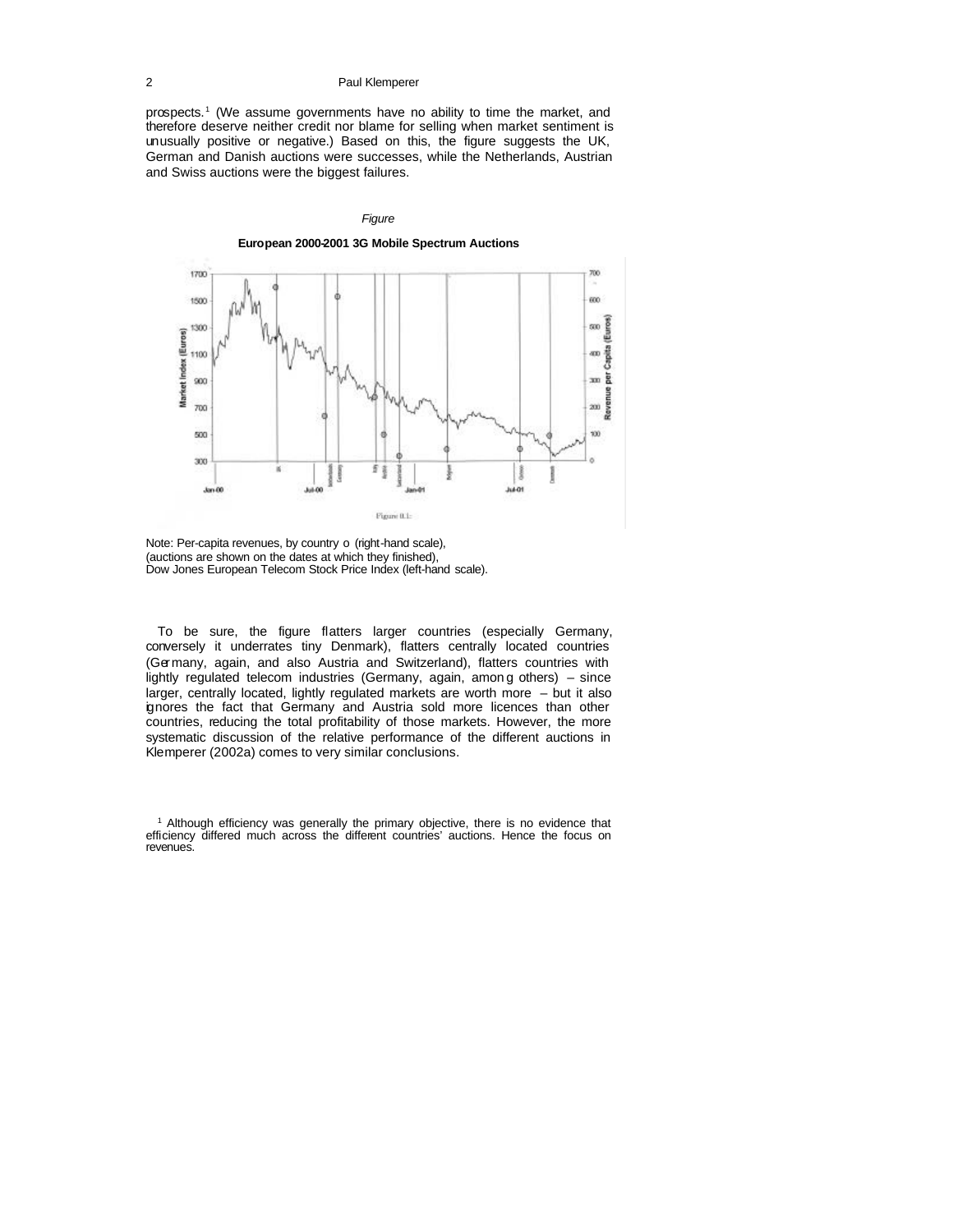So, since the German auction was both a success and was of a novel and complex design, it clearly deserves study, and Grimm, Riedel and Wolfstetter's (2002) paper (henceforth GRW) would be welcome for that reason alone; their paper gives very valuable detail about the auction and will be a key reference for anyone studying it. But more than that, the paper is extremely interesting and makes acute observations about both the German and other 3G auctions.

I have learned a lot from the paper, and agree with much of it. However, these comments will naturally focus on the disagreements. Section II summarises why I think GRW's explanation of the bidding in the German auction is not fully satisfactory, and Section III develops this point more fully (the latter section can be omitted by readers who do not want too much detail). Section IV suggests other explanations for the bidding, and Section V develops a relativeperformance-maximising theory for it. Sections VI and VII briefly comment on some other 3G auctions, and stress (as GRW also do) the importance of attracting entry into an auction.

#### **II. The German Auction**

In particular, I disagree with GRW's central claim that their model, as it stands, rationalises the behaviour of the two strongest bidders – T-Mobil and Mannesman, or "T" and "M", in GRW's terminology.<sup>2</sup> These bidders initially pushed up the price in the hope of driving out the sixth-strongest bidder, "bidder 6" in GRW's terminology, but then gave up pushing the price up so that the auction did actually end with six winners but at a much higher price than was necessary to end the auction with this number of winners. This seems bizarre. To put the point simply, consider T's and M's decision about whether to end the auction with six winners at some given price, or whether to push the price up further. Raising the per-block price by 1 euro costs T and M 2 euros each, since they would each win 2 blocks in a six-w inner outcome. Their gain is the probability that bidder 6 quits, times their benefit from bidder 6 quitting. If it is worthwhile for T and M to push the price up in one round, but to stop pushing the price up in the next round, then the perceived probability of bidder 6 quitting in the next round must be both low, and also lower than it was in the last round. However, most observers thought the probability of bidder 6 quitting in the next round, conditional on not having previously quit, was high and increasing around the time T and M ended the auction (when per capita price levels were approaching those achieved in the UK) and was much lower earlier (a six-player conclusion for the auction became possible at 55% of the UK price lev els). So any rationalisation of T and M's behaviour must explain this apparently irrational behaviour of theirs. But GRW's model sidesteps this basic issue, as I now explain:

<sup>&</sup>lt;sup>2</sup> T-Mobil and Mannesman were subsidiaries of Deutsche Telekom and Vodafone, re spectively.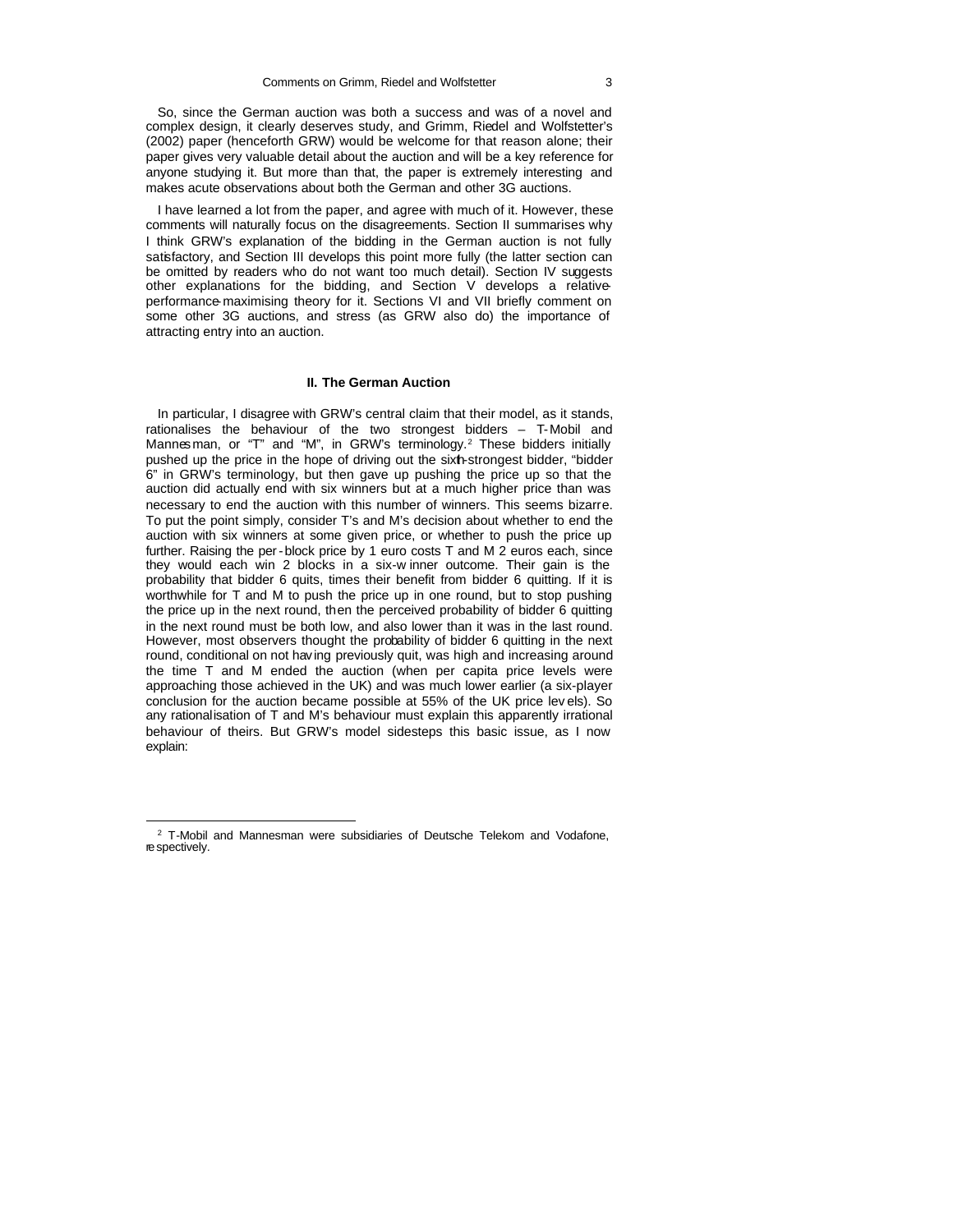#### **III. GRW's Analysis of the German Auction**

(This section can be omitted by reader s who do not want too much detail.)

To understand GRW's argument – and why I believe it is incomplete in this context – consider the preferences of either one of the two strong bidders, M and T. At any point of time, it would like to end the auction only  $f$  it prefers this to waiting until the price has risen a small further amount, Δ *price*, before the auction ends.

The gain from waiting is the probability,  $r_6$ , that bidder 6 will quit in the price interval, Δ *price*, times the value of driving bidder 6 out. This value is itself the benefit, *b* , of winning a third block, including the benefits from excluding bidder 6 from the industry (leading to a more concentrated, and hence more profitable, market), less the current price of buying an additional block. That is, the total gain from waiting equals  $r_6[b - price]$ .

The cost of waiting is the extra price, Δ *price*, paid on the two units that the bidder will win anyway, i.e., 2( Δ *price*). That is, the bidder would prefer to plan to end the auction if a further price rise of Δ *price* fails to drive out bidder 6, rather than end it now if

$$
(1) \t\t\t  $r_6[b - price] > 2[\Delta price]$
$$

The bidder would prefer to end the auction now if

$$
(2) \t\t\t  $r_6[b - price] < 2[\Delta price]$ .
$$

In GRW's model, bidder 6's value can only take one of two possible values, *v*6 ′ (strong type) and *v*6 (weak type), and the auction cannot be ended before price  $p \ll v_6$ ), so the only conceivably sensible strategies for the strong bidders are

- a) to end the auction as soon as possible at *p*, or
- b) to push the price up a further  $\Delta price = v_6 p$  to  $v_6$  to drive out the weaker type of bidder 6, but then to end the auction, or
- c) to push the price up further still, by an additional *∆price* =  $v_6'$   $v_6$  more to  $v_6$ , to drive out both types of bidder 6.

The observed behaviour in the actual auction corresponded to case b) of GRW's model.

The condition for b) to be preferred to a) is the appropriate version of (1) or equivalently is GRW's equation  $(9)$ .<sup>3</sup> The condition for b) to be preferred to c) is

<sup>&</sup>lt;sup>3</sup> In GRW's notation,  $\boldsymbol{b} = v_{13} + b$  for the case of successfully driving out bidder 6 at price  $v_6$ .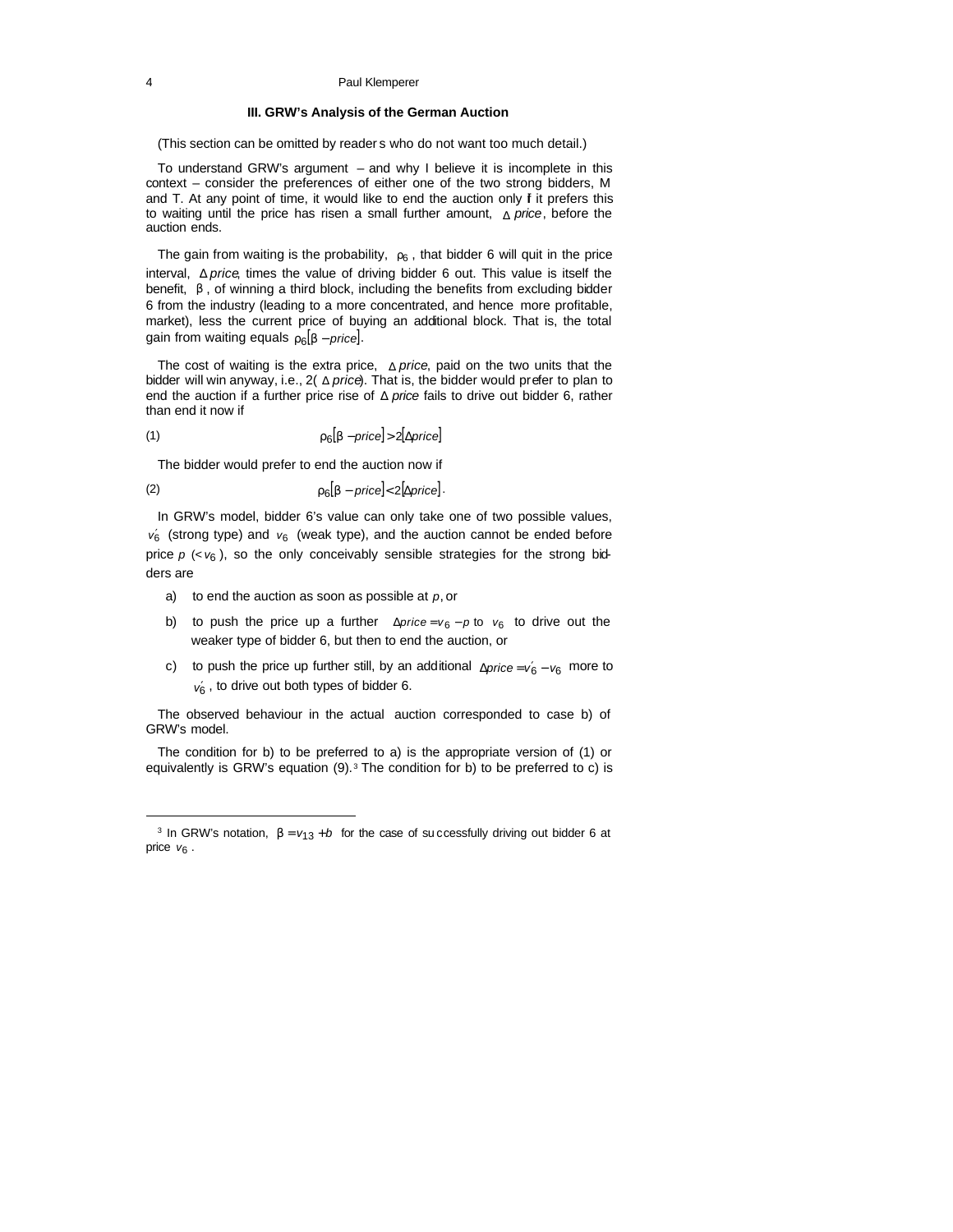the appropriate version of (2), or equivalent ly GRW's equation (6).<sup>4</sup> So these are the key conditions in GRW's Theorem.<sup>5</sup> If (6) holds there is an equilibrium in which outcome b) arises. (If (6) fails, both strong bidders prefer c), and either can unilaterally implement it.) If (9) holds, the equilibrium is unique. If (9) fails, outcome b) can still be an equilibrium of the model if (6) holds, since neither strong bidder can unilaterally end the auction, but the equilibrium is neither unique, nor plausible. <sup>6</sup> So for the observed play to correspond to a pausible equilibrium of GRW's model, both (9) and (6) are required.<sup>7</sup>

Noting that (9) and (6) are just my equations (1) and (2) suggests why GRW's theory seems unlikely to describe reality. Of course, (9) and (6) correspond to (1) and (2) evaluated at different values of  $r_6$ , *b*, *price* and  $\triangle$  *price*, reflecting the different stages of the game at which (9) and (6) are computed. So the observed play can correspond to an equilibrium of GRW's model. But this requires that [*r*<sup>6</sup> */* (Δ*price*)] not be too much lower when the strong bidders could first have ended the auction (when (1) must be satisfied) than at the actual end of the auction (when (2) must be satisfied).<sup>8</sup>

Furthermore, the tension between conditions (9) and (6) is more severe when the game is generalised to many small stages since the values of [*r*<sup>6</sup> */* (Δ*price*)] , *b* , and *price* to be substituted into (1) and (2) cannot then vary much between stages, and related conditions must then hold at all the stages – an issue that GRW do not address. $9$  In particular, (1) must hold just before the auction ends,

l

<sup>7</sup> GRW note that Theorem 1 requires other conditions too.

8 It does not seem likely that (*b* − *price*) ever became very small because *b* includes both the value of a third block to a strong bidder and the value, *b* in GRW's terminology, of excluding bidder 6 from the industry, leading to a more concentrated and hence more profitable market. Therefore,  $\bm{b}$  must be greater than  $p_2 + b$ , where  $p_2$  is the expected maximum of the value of a fourth block to a strong bidder and a third block to a less strong bidder. And, as GRW point out,  $p_2$  must itself be quite high for the GRW equilibrium to make sense – the logic of GRW's equilibrium requires  $p_2$  to at least equal the final German auction price. (The very limited anecdotal evidence su ggests that  $p_2$  might have been, very roughly, in the region of the final German auction price.)

<sup>9</sup> GRW do briefly consider extending their model to many rounds of bidding, but when they do this they maintain the extreme assumption that bidder 6's valuation can take only

<sup>&</sup>lt;sup>4</sup> In GRW's notation,  $\mathbf{b} = v_{13} + b$  for the case of driving out bidder 6 at price  $v_6$ , but  $r_6 = 1$  in GRW's model at stage c).

 $^5$  GRW rename (6) as  $\sqrt[n]{\Delta_{pr}} \leq 0$ " in their statement of Theorem 1.

<sup>&</sup>lt;sup>6</sup> This equilibrium is not plausible if (9) fails because in this equilibrium both strong players prefer outcome a) to outcome b), but both follow the strategy corresponding to b) because each expects the other to do this. This logic can only hold in the two -stage model: with more stages, each strong player would know that if it followed the strategy corresponding to a), then the other strong player would follow just one round of the auction later (if (9) fails) – that is, the players could trivially coordinate on strategy a) in the actual multi-round auction, which eliminates this equilibrium. This equilibrium is, of course, also Pareto dominated by the more natural equilibrium for the players in GRW's two -stage model, and GRW also eliminate this equilibrium in their limited extension to multiple rounds (see note 9). However, an equilibrium of this kind becomes more plausible if M and T are each uncertain that its rival shares its assessment of the parameters, or are uncertain about the rival's objectives – see section V.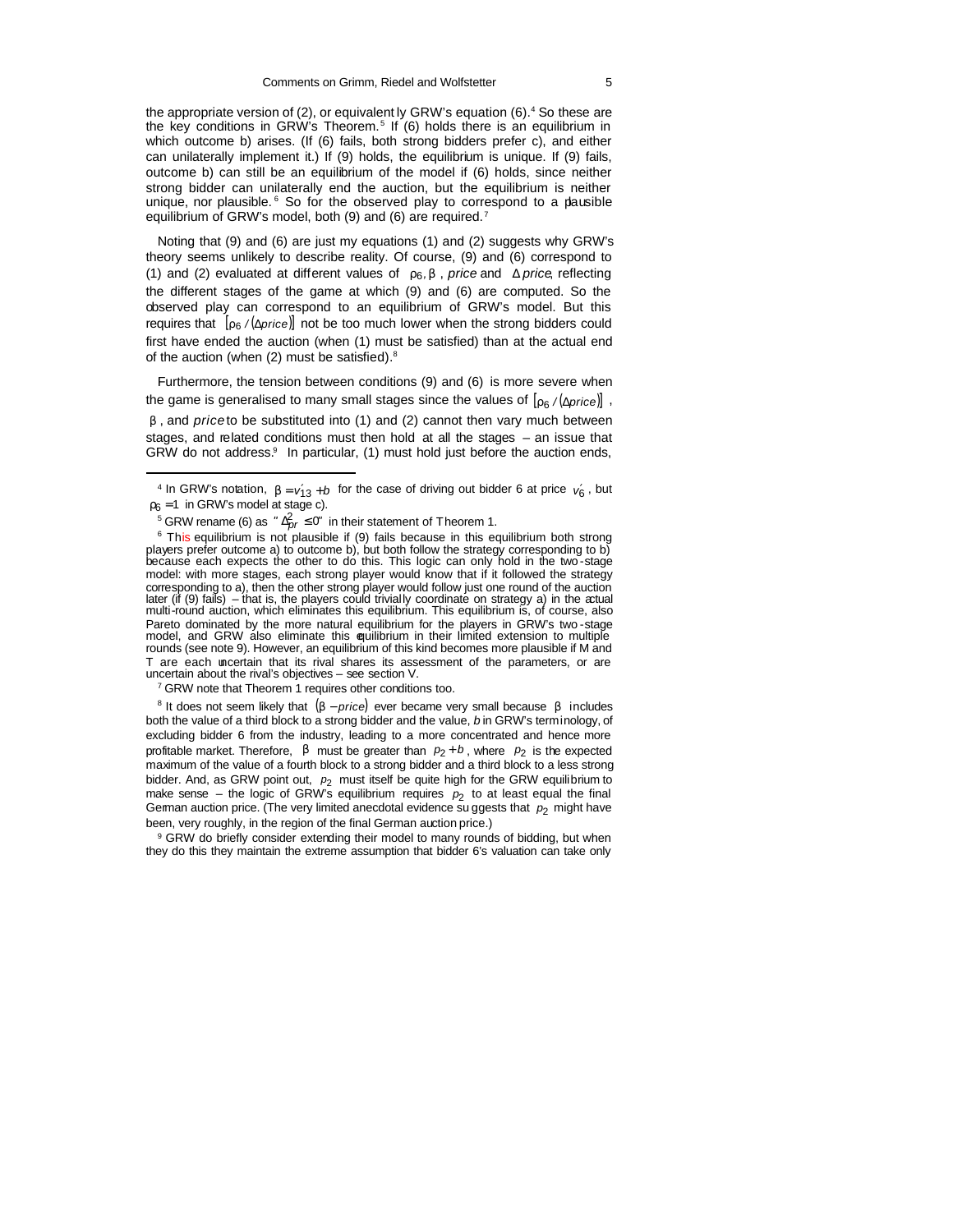and (2) must hold at the price at which the auction ends. So if, as was the case in the actual auction, the price is changing only slowly betw een rounds, it is required that [*r*<sup>6</sup> */* (Δ*price*)] is falling (or at least not much increasing) at the end of the auction.

So, summarising the two previous paragraphs, GRW's equilibrium requires that, at the end of the auction, the probability of bidder 6 quitting conditional on not yet having done so is *both* not much increasing, *and* not much larger than at the lower prices at which the strong bidders could earlier, if they had both wished, have ended the auction.

And these two conditions seem implaus ible. A six-player conclusion to the auction became possible when Debitel quit at prices that were just 55% of the final UK prices (per capita).<sup>10</sup> The German auction actually finished at 94% of the final UK prices. The weakest of the six remaining bidders was generally thought to be either Mobilcom or "Group 3G", the joint-venture between Telefonica and Sonera, so  $r_6$  represents the probability that one of these would quit in the next round, conditional on their not yet having quit. But Telefonica and Mobilcom had quit the UK auction when the price levels had reached 94% and 100% of the final UK price level, respectively.<sup>11</sup> Mobilcom (at least) had made public statements that suggested that it was likely it would bid as far as it had in the  $UK<sup>12</sup>$ , and outside observers also thought that these bidders would probably go a lot further than 55% of the UK auction price, but might quit at around the final UK price levels. Certainly, most plausible distributions of valuations implied that at the end of the auction the probability of bidder 6 quitting was both much higher than earlier, and increasing, and either of these implications is sufficient to rule out GRW's equilibrium.<sup>13</sup>

<sup>12</sup> It may be objected that such statements were cheap talk. But following through on them may be necessary to maintain management credibility, they probably reflected an availability of finance, and – what matters – they seemed credible to observers at the time.

two possible values,  $v_6$  and  $v_6'$ . Thus in their extension there is no possibility of bidder 6 quitting before  $v_6$  , or between  $v_6$  and  $v_6$  , so the additional rounds of bidding are mostly irrelevant and (1) and (2) are relevant only at the same points at which they matter in the two-stage game, i.e., GRW's conditions (9) and (6) suffice as before. In a proper manyround extension of GRW's game in which it is also recognised that bidder 6's valuation is not restricted to just two possible values, conditions related to (1) or (2) must hold at each<br>round of the game. (One difference that arises even in GRW's simplified many-round version is that (9) and (6) are both required for GRW's result to be an equilibrium.)

 $10$  Ending the auction at these prices would have required the cooperation of all six bidders, but this could probably have been obtained. And even if this seemed hard, M and T could together have ended the auction once the other four bidders had stopped bidding for three blocks; none of the other bidders had high bids for three blocks beyond round 136 when the prices were 70% of the final UK price, and all could be proved to have lost eligibility for three blocks shortly thereafter.

<sup>&</sup>lt;sup>11</sup> Mobilcom was in large part owned by France Telecom which was also part owner of NTL Mobile, the last bidder to quit the UK auction.

 $13$  Although GRW argue (in the last paragraph of their Section V) that it was reasonable to expect that bidder 6 might quit at some point before the final German auction price, they fail to consider the crucial questions about the *relative* likelihoods of bidder 6 quitting at a very low price, or at close to the final UK prices.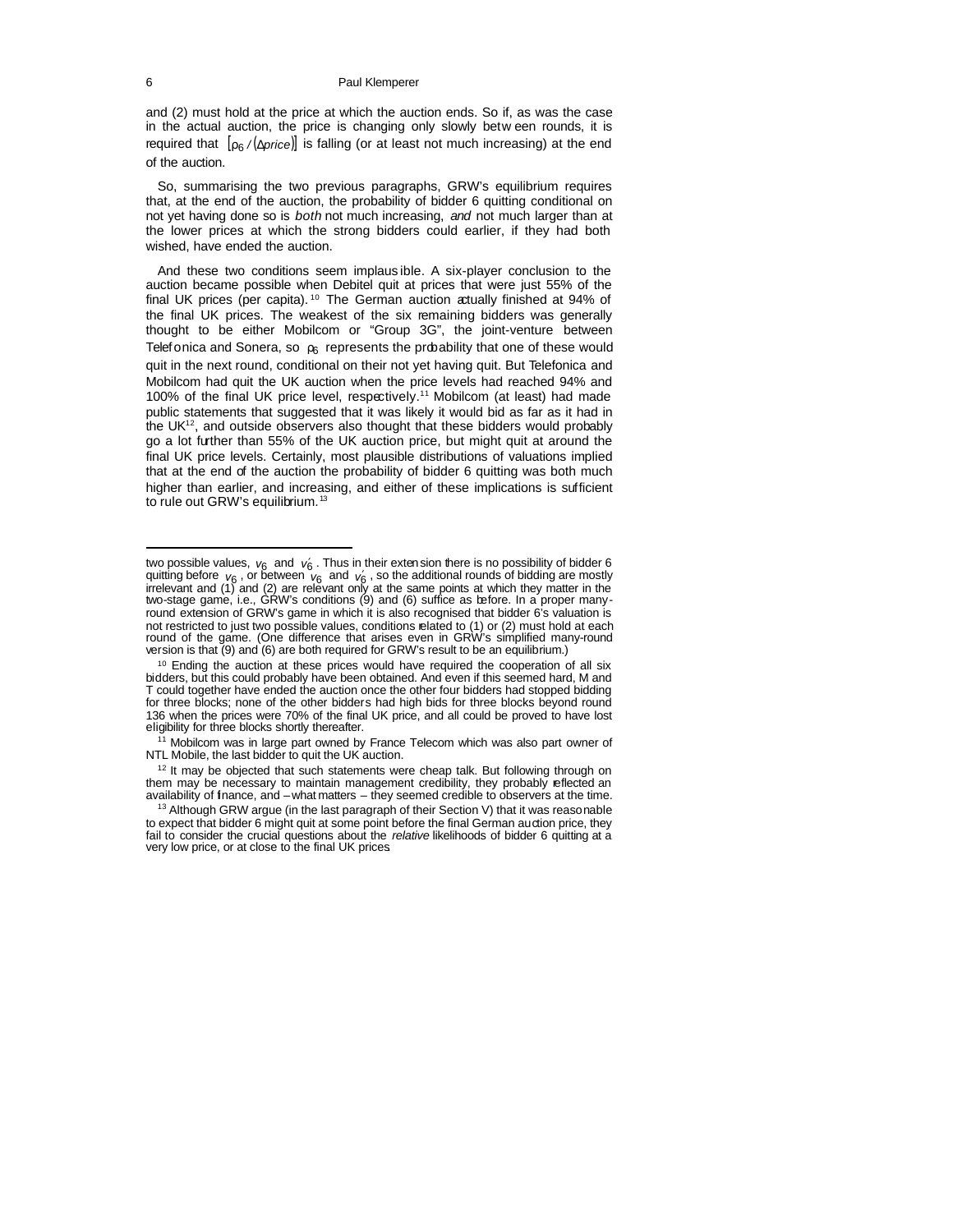In brief, GRW's equilibrium requires, roughly, that the strong bidders thought it relatively likely that Mobilcom or Group 3G would quit while prices were well below UK levels but then, having seen that Mobilcom and Group 3G did not quit at such low prices, the strong bidders thought it both relatively unlikely, and increasingly unlikely, that they would quit while prices were close to UK levels. And this seems unreasonable.

#### **IV. What Actually Happened in the German Auction?**

Whilst no-one can be certain, it seems that other factors are required to explain the behaviour of T-Mobil and Mannesman in the German auction. Some of these factors are discussed in Klemperer (2002a,b). <sup>14</sup>

They include the complexity of the rules and the opacity of the information available to bidders about others' bids, which made it hard for bidders to figure out optimal strategies (T may simply have made a mistake in failing to heed M's signal suggesting that they both reduce demand early on) or to understand their rivals' thinking. Klemperer (2002b) stresses the apparent lack of trust and understanding between the two strong bidders, and discusses why this mistrust might have arisen.

Furthermore, the strong bidders may not simply have been maximising expected profits. M and T may have focused more on their performances relative to each other, as might be rational behaviour for managers who had private career concerns, or were concerned that their firm seemed wellmanaged and deserving of further investment, etc. Relative-performance concerns may explain the auction's outcome, especially in conjunction with the mistrust between the bidders, as we explain in more detail in the next section.

Other contributory factors to T's behaviour that have been suggested include that T felt pressured by the stockmarket's response to the rising auction prices (and that T had not fully anticipated this), and even that T's objectives were affected by the fact that it was majority owned by the German government.

#### **V. A Relative-performance-maximising Theory of the German Auction**

GRW explain that if, for example, M reduced demand to 2 blocks while T did not, and T then won 3 blocks by driving out bidder 6, there would then have been a second auction for the remaining block which would most probably have

<sup>14</sup> *Ewerhart* and *Moldovanu* (2001) make interesting points about the German design but in a model in which there is only a single strong bidder, so they cannot address why initially both strong bidders pushed up the price, and then both stopped doing so. Also they do not model the second auction that would have taken place if just one strong bidder had pushed up price and subsequently driven a weak bidder out, and this possible second auction may have played an important role in behaviour in the main auction, as we discuss in section V.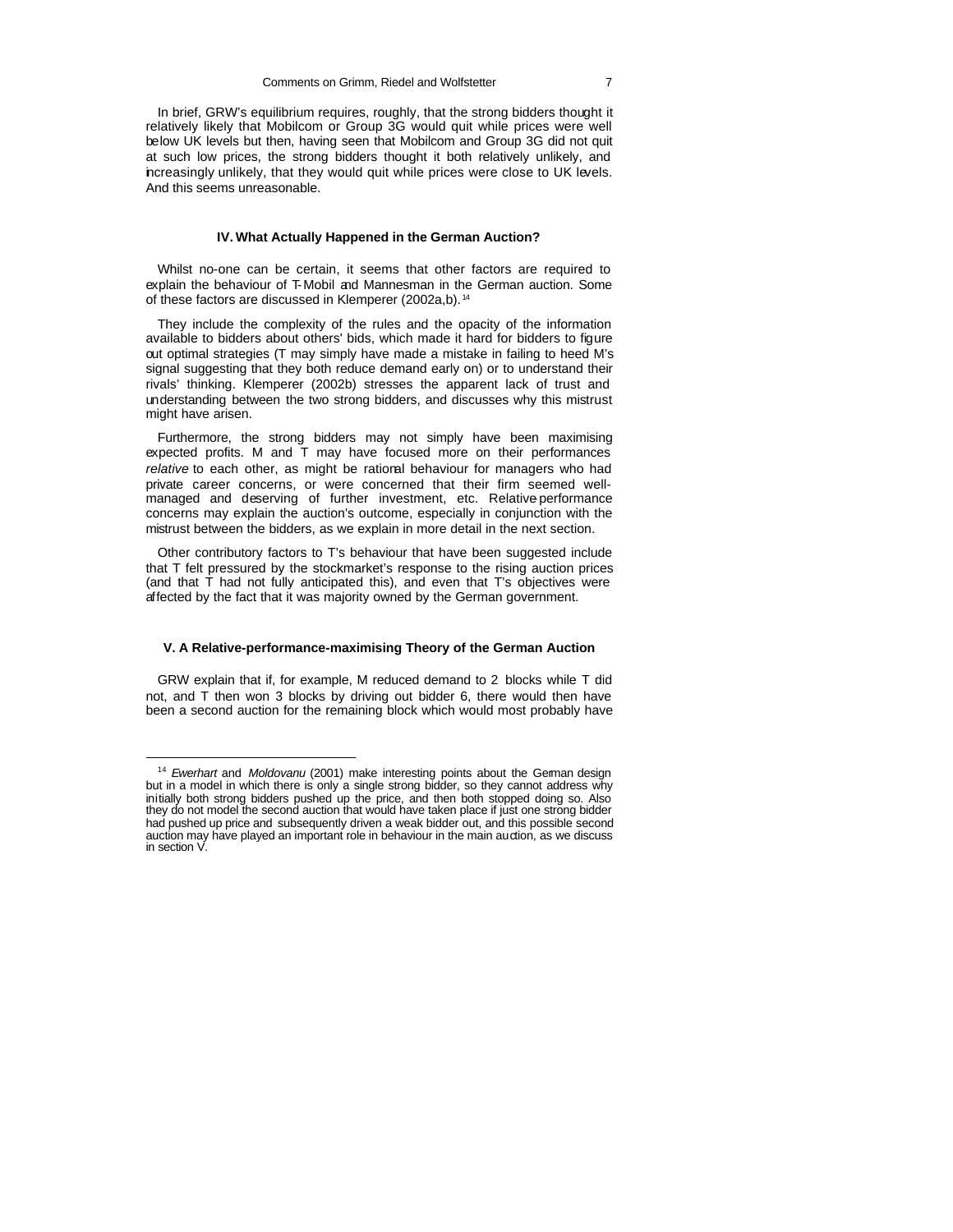been won by M at an expected price  $p_2$  (in GRW's terminology) so both M and T would have ended with 3 blocks but having paid different prices for them.

Recall also from our discussion above that when prices are still low (e.g., around 55% of the final UK auction price) the probability of bidder 6 quitting is low, so it probably maximises both firms' expected profits to reduce demand to 2 blocks and end the auction at low prices. However, if one firm, say M, reduces demand while T fails to do so and continues to push the price up, there is some  $-$  perhaps small  $-$  probability that bidder 6 will be driven out at a price  $\tilde{p}$  <  $p_2$ , in which case T and M will both end up with 3 blocks (assuming that M wins the block in the second auction), but T will on average pay less for its blocks than M (since T pays  $3\tilde{\rho}$ , but M expects to pay  $2\tilde{\rho} + p_2$ ). Even in this case T and M may both be worse off in absolute terms than if T and M had both reduced demand to win 2 blocks at low prices. And because the chance of driving out bidder 6 at a low price is not that high, the more probable result would simply be that T would eventually reduce its own demand to 2 blocks later on, in which case both T and M would be much worse off than if they had both reduced demand earlier. But note that T always improves its performance relative to M by failing to reduce demand at prices below  $\rho_{\rm 2}$  .

Furthermore, even if each firm is actually an ordinary profit maximiser, but each firm expects the other is likely to maximise relative performance, then neither firm will reduce demand first (since being the only firm to reduce demand when prices are low risks paying  $2\tilde{p} + p_2$  rather than  $3\tilde{p}$ ).<sup>15</sup>

Similarly, when prices are higher (e.g., close to the final UK levels), t may maximise both M's and T's expected profits to push up the price to drive out bidder 6. But if one of the firms, say T, reduces demand to 2 blocks and lets M push up the price on its own to drive out bidder 6 at a price  $p^*$  >  $p_2$ , then a gain T and M will both end up with 3 blocks (assuming that T wins the block in the second auction) but T will pay less on average for its blocks than M pays (since T expects to pay <sup>2</sup> 2*p \** +*p* , but M pays 3*p \** . So T would improve both its relative and its absolute perfor mance if it could reduce demand alone, and M would then improve its relative performance by reducing demand along with T, even though M might increase its (and T's) absolute profits by continuing to raise price to drive out bidder 6.

The story told thus far is extreme. True, there is anecdotal evidence that firms' managers cared about relative performance, and concerns about relative performance also seem to have played at least some role in other European 3G auctions (see, for example, Klemperer 2002c).<sup>16</sup> But M and T were surely not concerned only with relative performance. So one might have expected M and T to attempt to coordinate their behaviour to reduce their demands at low prices

<sup>&</sup>lt;sup>15</sup> A similar argument is that if all firms are known to be ordinary profit maximisers, but firms are unsure that their rival has the same estimates of parameters such as  $r_6$ , then firms may be unwilling to reduce demand first.

<sup>16</sup> Abbink et al (2002), section 4, provides some evidence that relative-performance issues were important to these bidders in the German DCS-1800 auction.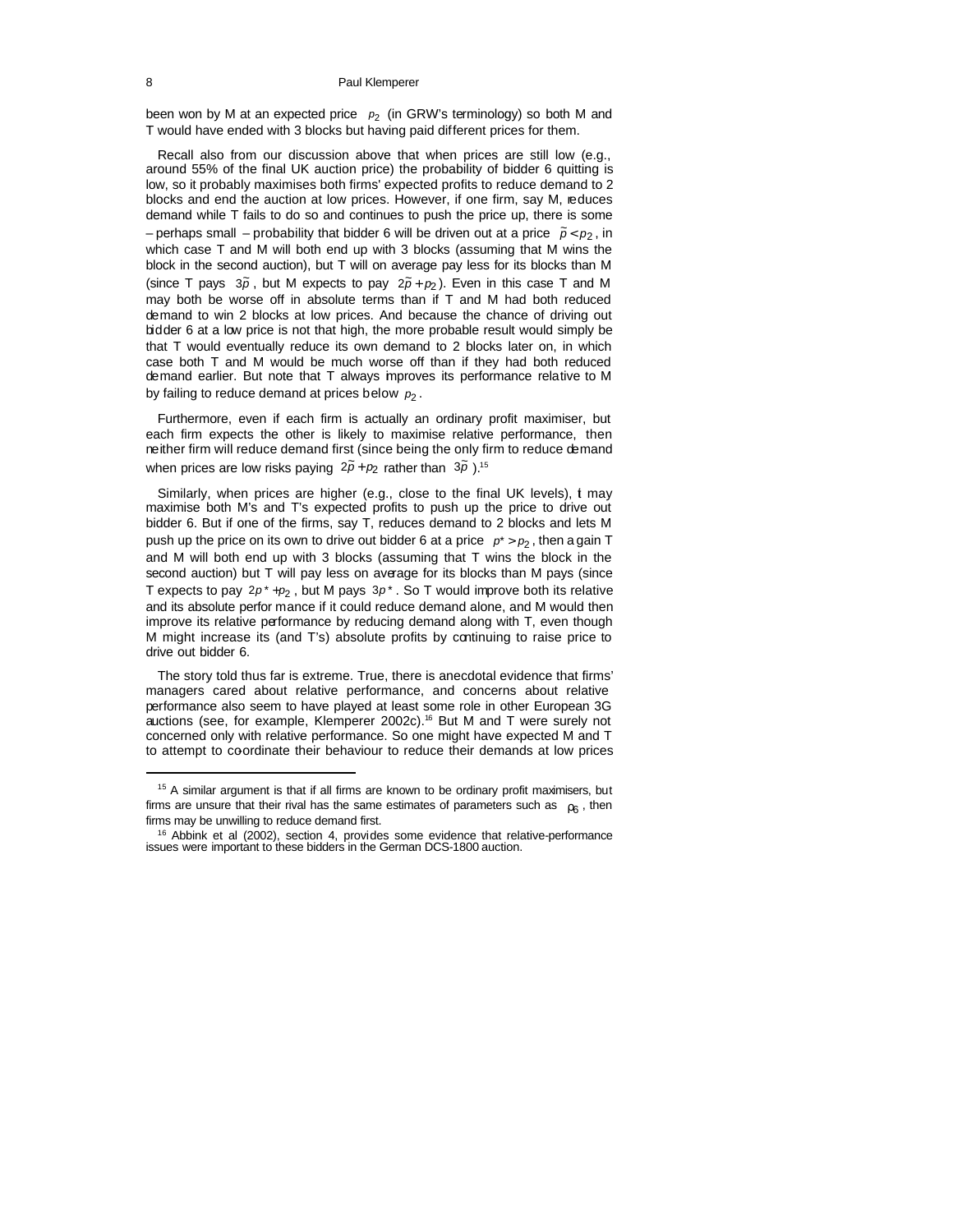to maximise both of their absolute profits. Indeed it seems that M did initially try to signal to T that they should do just this (see GRW and Klemperer 2002a,b). But T could not know whether M was sincere, and the firms apparently mistrusted each other's intentions (see Klemperer 2002b) and, as we have seen, there are very strong relative-performance arguments (it suffices that each feared that the other might maximise relative-performance) why neither was prepared to be the first to reduce demand while prices were still low.

T then reduced demand later when prices were higher, perhaps for relativeperformance reasons<sup>17</sup>, and/or because this could also improve its absolute performance if M failed (or was unable) to follow its demand reduction.18,19 And once T had reduced demand, there are several possible reasons why M followed straightaway. First, M had a strong relative-performance incentive to follow immediately, as explained above. Second, M may have wanted to develop a reputation for co-operative behaviour in which M and T parallel each other's behaviour – a kind of "relative-performance" effect but strictly driven by M's long-run absolute-performance goals (see Klemperer 2002b). Third, M might have been concerned only with its (short-run) absolute performance, but it might all along have taken the view that this would be maximised by M and T both reducing demand, and it might have stuck to this view (i.e., M may have been extremely pessimistic about driving out bidder 6 at low prices and, even though driving out bidder 6 seemed more likely at high prices, remained fairly pessimistic – see Klemperer 2002a); this is consistent with M's early behaviour

<sup>17</sup> It might seem that a firm could protect its relative performance by following a strategy of quitting only if its rival quits when prices are above  $p_2$ . Ho wever, it takes time to be sure the rival has quit (because the auctioneer gave the bidders only limited inform ation about their rivals' bidding), and it also takes time to respond. Fu rthermore, some of the weaker players may have been staying in the auction in the hope of being a winner in a five-firm industry, which would have been the outcome if M and T had successfully driven one of them out – in particular, each of Mobilcom and Group 3G might have hoped that the other (or possibly E-plus or Viag) was the "bidder 6" who might have been driven out. In this case, when one of M and T quits bidding for a third block, these weaker players may expect the other of M and T to try to follow suit and may therefore try to quit first rather than find themselves stuck as winners in a much-less-profitable six-firm industry. So if either M or T failed to quit first when prices became high, it might have risked being stranded buying a third block at a higher price than its opponent, and achieving a very poor relative-performance.

<sup>18</sup> If T thought M was not too concerned with relative performance, T could improve both its relative and absolute performance by reducing demand once the price exceeded  $p_2$ , and free-riding on M continuing to push price up to drive out bidder 6. And even if M was concerned with relative performance, there was the possibility that M would have been unable to follow T (see note 16).

 $19$  Of course, there may be other reasons, such as T being influenced by stockmarket pressure or its government ownership (see section IV). It might be argued that another possibility was that *b* was not in fact that high. However, this seems less likely since *b* must have substantially exceeded  $p_2$  (see note 8) and if  $p_2$  were low then both firms would have been willing to reduce demand early on for relative-, as well as absolute-, performance reasons.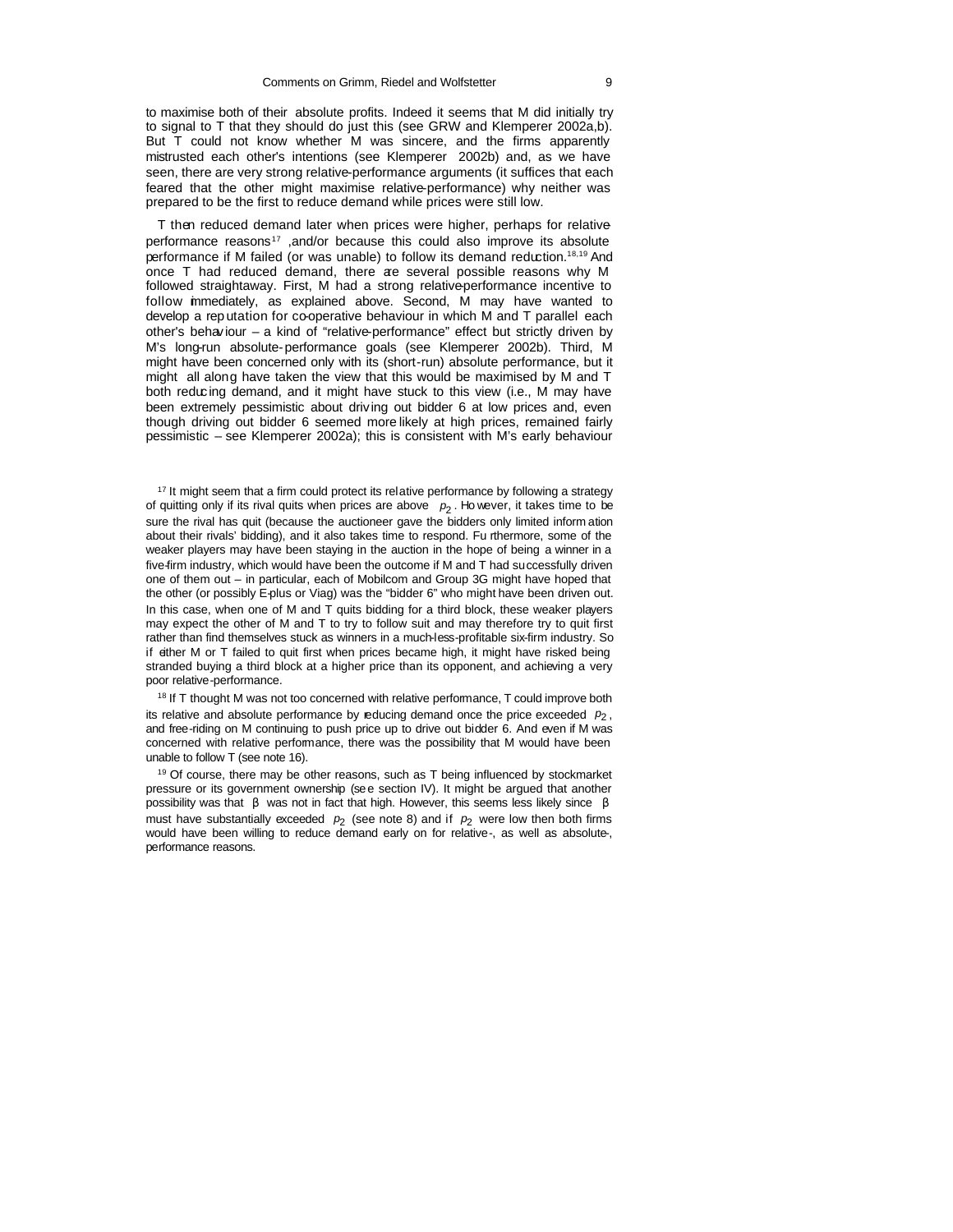(signalling T to reduce demand but not unilaterally reducing demand) if it feared that T might place a large weight on relative performance.

Of course, there may be other reasons for the observed behaviour in the auction. For example, fear that one's rival has very different perceptions from one's own about the chance of driving out bidder 6 can have similar effects to fear that one's rival is a relative performance maximiser<sup>20</sup>, and Klemperer (2002b) emphasises the mistrust and misunderstanding between the bidders. But the point is that the apparently puzzling behaviour can be explained by postulating only a limited concern with relative performance. To explain why M and T failed to reduce demand early on, it suffices that each firm thought its rival put some weight on relative performance; it is not necessary that either firm actually did so, and even the conjectured weights on relative performance need not have been large if firms were also uncertain about their rivals' perceptions about bidder 6's behavior, etc. And not much more concern with relative performance is needed to explain the firms' later behaviour in the auction.

#### **VI. The Austrian and Swiss Auctions**

Turning to other 3G auctions, I disagree with GRW's assertion that the Austrian auction design was superior to the Swiss, except to the extent that the Austrian reserve price was somewhat more realistically chosen than the Swiss reserve. Neither auction attracted more bidders than there were winners, and neither involved any significant bidding. (Although there was a semblance of serious bidding in the Austrian auction, the bidders there were put under considerable pressure from the authorities to continue the bidding, and it was widely believed that the bidding only lasted the few rounds it did in order to create some public perception of genuine competition and reduce the risk of the gover nment changing the rules.) Neither auction achieved more than 11% more than the eserve price that had been set. The only important difference is that the Swiss reserve price had been set ludicrously low at 20 euros per capita, while the Austrian reserve price, although still far lower than it should have been, was 90 euros per capita.21 But revenues in excess of 300 euros per capita should probably have been attainable in both auctions, see Klemperer (2002a). So both of these auctions were failures, and both were intensely embarrassing to their respective governments. Indeed there was no successful European 3G auction after the UK and German auctions until the Danes switched to a sealedbid design. I have discussed all these auctions in more detail in Klemperer (2002a).

#### **VII. The Importance of Entry, and the UK Auction**

<sup>&</sup>lt;sup>20</sup> In particular, ether fear can make a bidder unwilling to reduce demand first when prices are low, because of the perceived risk that the rival will not follow. See note 15.

<sup>&</sup>lt;sup>21</sup> Of course, Switzerland sold 4 licences while Austria sold 6, but the Swiss could obviously have used their same design to sell 6 icences if they had preferred that outcome.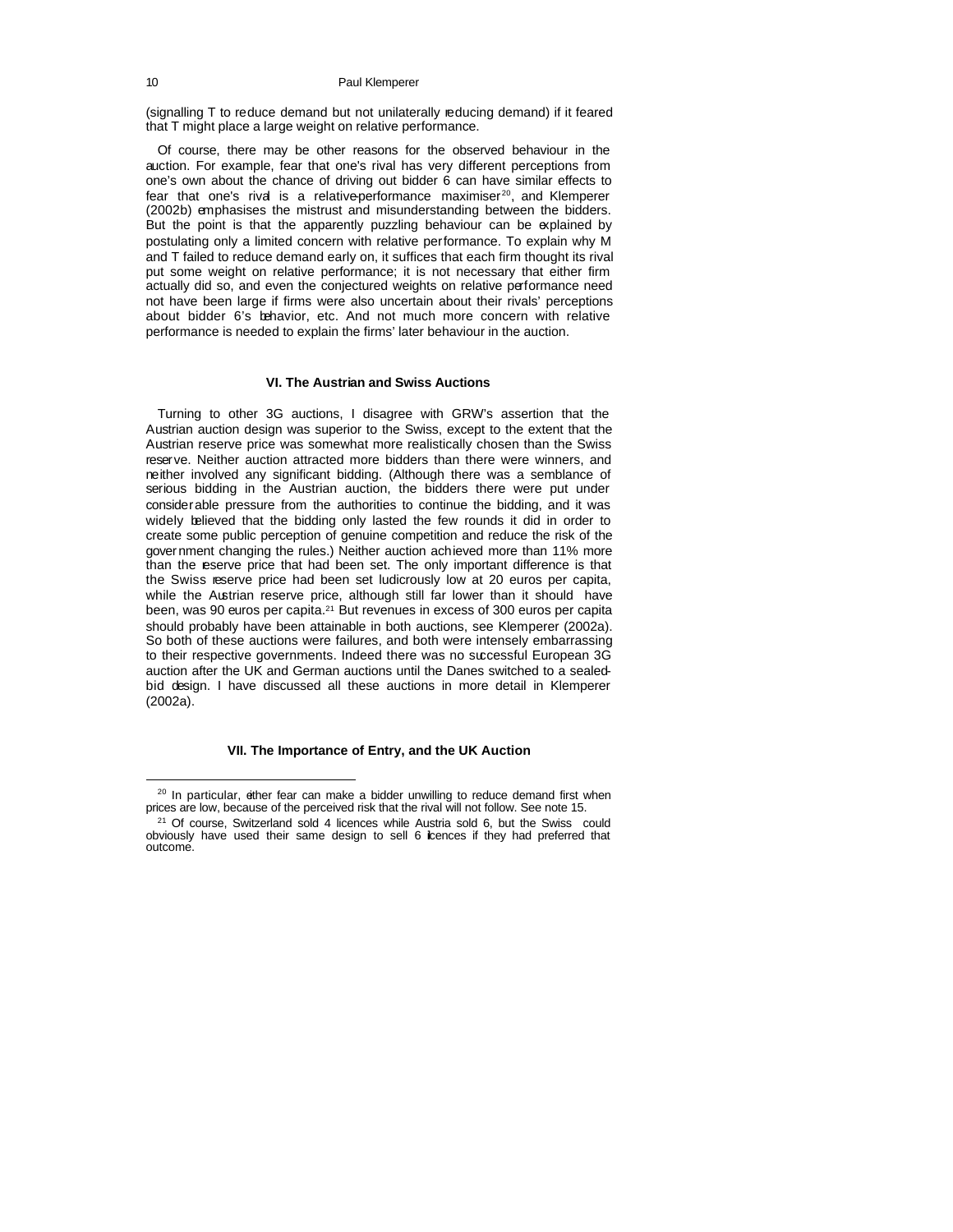Where I do agree very strongly with GRW is on the importance of attracting entry into an auction.<sup>22</sup> As GRW say, "competition is not a free good" and auctions must be designed with this in mind. However, this does not imply that there is any single best design. Often a sealed-bid design is best for attracting entry, as is suggested by the Danish example in the previous par agraph. But this need not be the case. The UK design was appropriate in its context, because the UK auction was the first 3G auction and was therefore unlikely to suffer from entry problems. (See Klemperer (2002a,b) for more discussion of why being first was so important.) Indeed the UK auction attracted 13 bidders compared with the 7 that entered the German auction. It seems improbable that the German design would have usefully increased competition in the British auction, and the British design had other advantages over the German design<sup>23</sup>, see Binmore and Klemperer (2002) and Klemperer (2002a) (though my view may be coloured by my having been the principal auction theorist for the UK auction<sup>24</sup>). In another context, when Peter Cramton, Eric Maskin and I advised on the UK's 2002 auction for greenhouse gas emission reductions, we chose a uniform-price ascen ding design as being most likely to attract "small" bidders who did not have the resources to work out how to bid correctly in a discriminatory price auction. <sup>25</sup> And nor, of course, is entry always the key issue. As I discuss further in Klemperer (2002d), good auction design is not "one size fits all", but must always be tailored to its context.

#### **Summary**

Grimm, Riedel and Wolfstetter (2002) have developed an intriguing explanation for the apparently puzzling bidding in the year 2000 German 3G telecom auction. These comments on their paper discuss why I do not find their explanation fully satisfactory, and suggest alternative explanations, including a relative-performance-maximising theory. I also comment briefly on issues about several other 3G auctions.

<sup>22</sup> I emphasised this in *Bulow* and *Klemperer* (1996), and *Klemperer* (1998, 2000, 2002d).

<sup>&</sup>lt;sup>23</sup> One advantage is identified in note 16: in the German design a bidder might rationally follow a strategy that could mean that it felt sorry to have won as soon as the auction finished.

<sup>&</sup>lt;sup>24</sup> I was the principal auction theorist advising the Radiocommunications Agency which designed and ran the UK auction. *Ken Binmore* had a leading role and supervised experiments testing the proposed designs. Other academic advisors included *Tilman Börgers*, *Jeremy Bulow* , *Philippe Jehiel* and *Joe Swierzbinski*.

<sup>25</sup> *Larry Ausubel* and *Jeremy Bulow* were also involved in the implementation of this auction. Strictly this was a descending auction, since the auctioneer was buying reductions in emissions rather than selling permits to emit, but the auction corresponded to an ascending auction to sell emissions.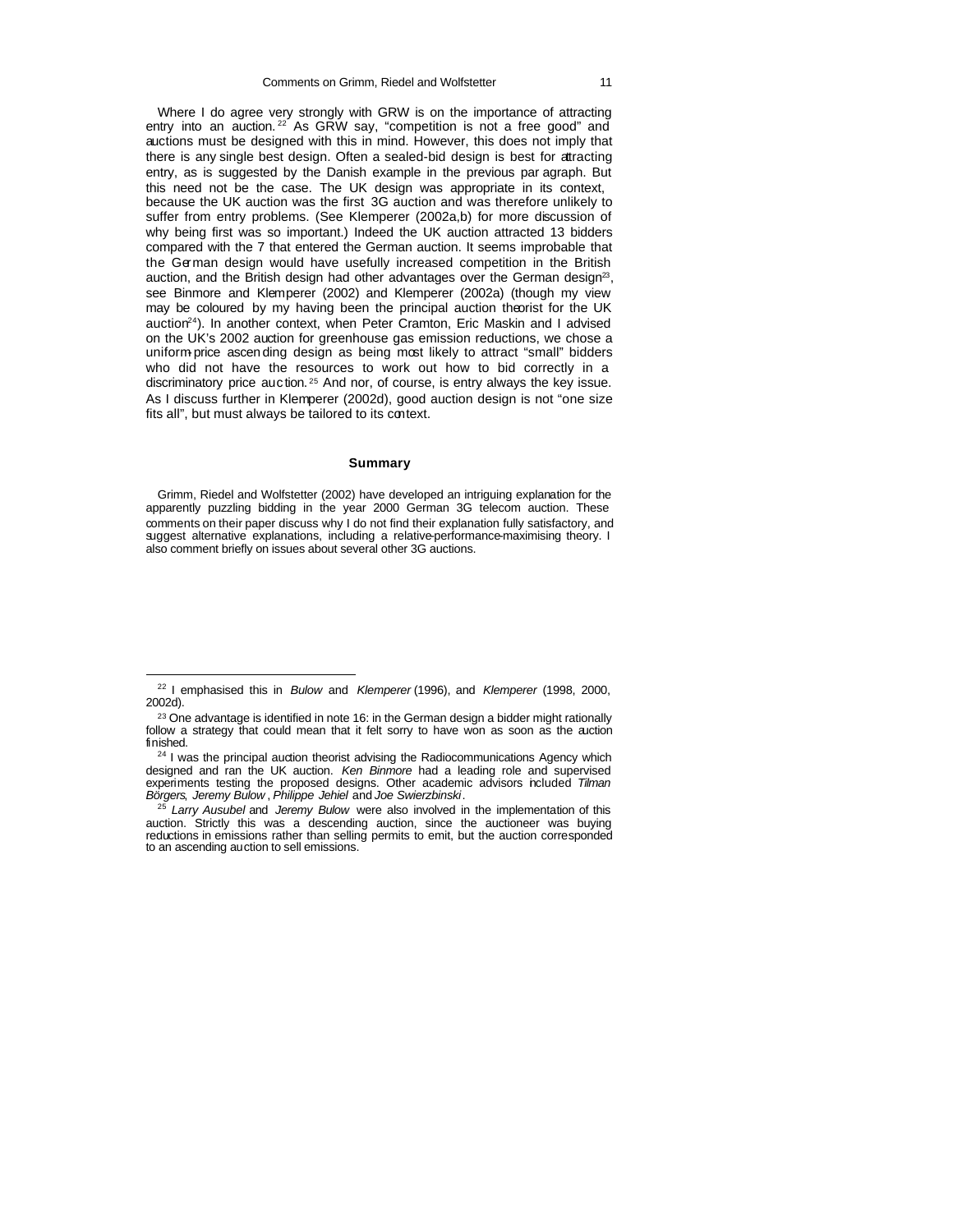#### **References**

- *Abbink, K., B. Irlenbusch, B. Rockenbach, A. Sadrieh,* and *R. Selten* (2002) The behavioural approach to the strategic analysis of spectrum auctions: the case of the German DCS-1800 auction, Working Paper, Universities of Nottingham, Erfurt, Tilburg, and Bonn.
- *Binmore*, *K*. and *P*. *Klemperer* (2002), The Biggest Auction Ever: the Sale of the British 3G Telecom Licences, Economic Journal, 112 (478), C74–C96, and reproduced with fewer typos at www.paulklemperer.org.
- *Bulow* , *J*. and *P. Klemperer* (1996), Auctions vs. Negotiations, American Economic Review 86( 1), 180–194.
- *Ewerhart*, *C*. and *B. Moldovanu* (2001), A Stylized Model of the German UMTS Auction, Working Paper, University of Mannheim, Germany.
- *Grimm*, *V*., *F. Riedel*, and *E. Wolfstetter* (2002), The Third Generation (UMTS)Spectrum Auction in Germany, ifo Studien, 48(1),
- *Klemperer*, *P*. (1998), Auctions with Almost Common Values, European Economic Review 42 (3-5), 757–769.
- *Klemperer*, *P*. (2000), Why Every Economist Should Learn Some Auction Theory, in: *M*. *Dewatripont*, *L. Hansen*, and *S. Turnovsky* (Eds.), Advances in Economics and conometrics: Invited Lectures to Eighth World Congress of the Econometric Society, Cambridge, UK: Cambridge University Press, and available at www.paulklemperer.org.
- *Klemperer*, *P*. (2002a), How (Not) to Run Auctions: the European 3G Telecom Auctions, European Economic Review 46 (4-5), 829–-845.
- *Klemperer*, *P*. (2002b), Using and Abusing Economic Theory. 2002 Marshall Lecture to the European Economic Association, forthcoming at www.paulklemperer.org.
- *Klemperer*, *P*. (2002c), Some observations on the British 3G telecom auction: comments on Börgers and Dustmann, ifo Studien, 48 (1), and at www.paulklemperer.org.
- *Klemperer*, *P*. (2002d), What Really Matters In Auction Design, Journal of Economic Perspectives 16 (1), 169–189.